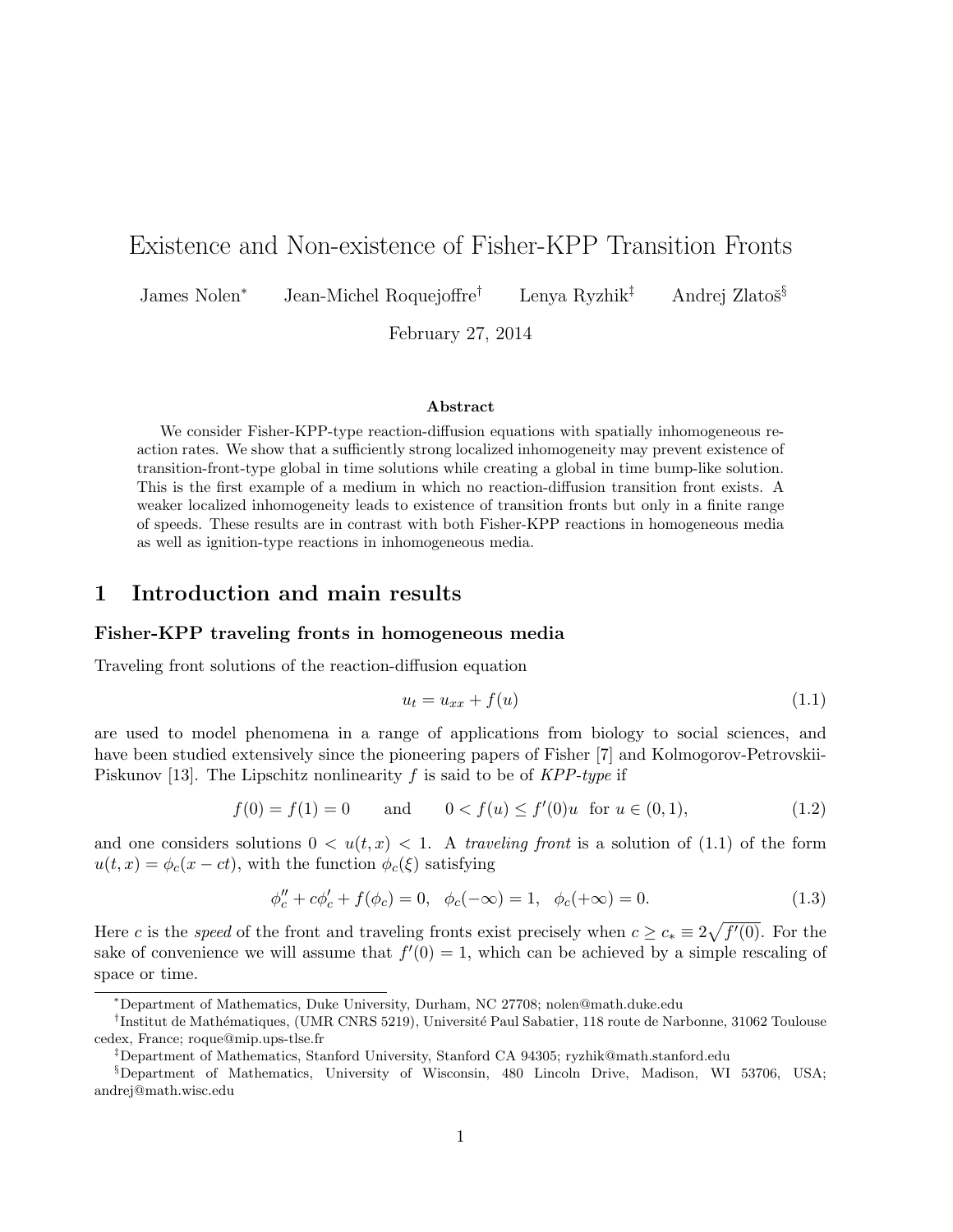The traveling front profile  $\phi_c(\xi)$  satisfies  $\phi_c(\xi) \sim e^{-r(c)\xi}$  as  $\xi \to +\infty$ , with an algebraic correction if  $c = c_*$ . The decay rate  $r(c)$  can be obtained from the linearized problem  $v_t = v_{xx} + v$ , and is given by √

$$
r(c) = \frac{c - \sqrt{c^2 - 4}}{2}.
$$
\n(1.4)

It is the root of both  $r^2 - cr + 1 = 0$  and  $r^2 + r\sqrt{}$  $\sqrt{c^2-4}-1=0$  and for  $c \gg 1$  we have  $r(c) =$  $c^{-1} + O(c^{-3})$ , whence  $\lim_{c \to +\infty} cr(c) = 1$ .

### Fisher-KPP transition fronts in inhomogeneous media and bump-like solutions

In this paper we consider the inhomogeneous reaction-diffusion equation

$$
u_t = u_{xx} + f(x, u) \tag{1.5}
$$

with  $x \in \mathbb{R}$  and a KPP reaction f. That is, we assume that f is Lipschitz,  $f_u(x, 0)$  exists,

$$
f(x,0) = f(x,1) = 0, \qquad \text{and} \qquad g(u) < f(x,u) \le f_u(x,0)u \quad \text{for } (x,u) \in \mathbb{R} \times (0,1), \tag{1.6}
$$

with g some function such that  $g(0) = g(1) = 0$  and  $g(u) > 0$  for  $u \in (0,1)$ . We now define  $a(x) \equiv f_u(x,0) > 0$  and assume that for some  $C, \delta > 0$  we have

$$
f(x, u) \ge a(x)u - Cu^{1+\delta} \text{ for } (x, u) \in \mathbb{R} \times (0, 1).
$$
 (1.7)

Finally, we will assume here

$$
0 < a_- \le a(x) \le a_+ < +\infty \quad \text{for } x \in \mathbb{R} \tag{1.8}
$$

and

$$
\lim_{|x| \to \infty} a(x) = 1. \tag{1.9}
$$

That is, we will consider media which are localized perturbations of the homogeneous case.

In this case traveling fronts with a constant-in-time profile cannot exist in general, and one instead considers transition fronts, a generalization of traveling fronts introduced in [3, 14, 19]. In the present context, a global in time solution of (1.5) is said to be a transition front if

$$
\lim_{x \to -\infty} u(t, x) = 1 \quad \text{and} \quad \lim_{x \to +\infty} u(t, x) = 0 \tag{1.10}
$$

for any  $t \in \mathbb{R}$ , and for any  $\varepsilon > 0$  there exists  $L_{\varepsilon} < +\infty$  such that for any  $t \in \mathbb{R}$  we have

$$
\text{diam}\left\{x \in \mathbb{R} \,|\, \varepsilon \le u(t, x) \le 1 - \varepsilon\right\} < L_{\varepsilon}.\tag{1.11}
$$

That is, a transition front is a global in time solution connecting  $u = 0$  and  $u = 1$  at any time t, which also has a uniformly bounded in time width of the transition region between  $\varepsilon$  and  $1-\varepsilon$ .

Existence of transition fronts has been previously established for a class of time-dependent spatially homogeneous bistable nonlinearities in [19] (and after completion of the current manuscript also for some classes of time-dependent spatially homogeneous *positive* and KPP-type nonlinearities in  $[4, 16]$ , and for spatially inhomogeneous *ignition* nonlinearities in [15, 17, 21]. The results in these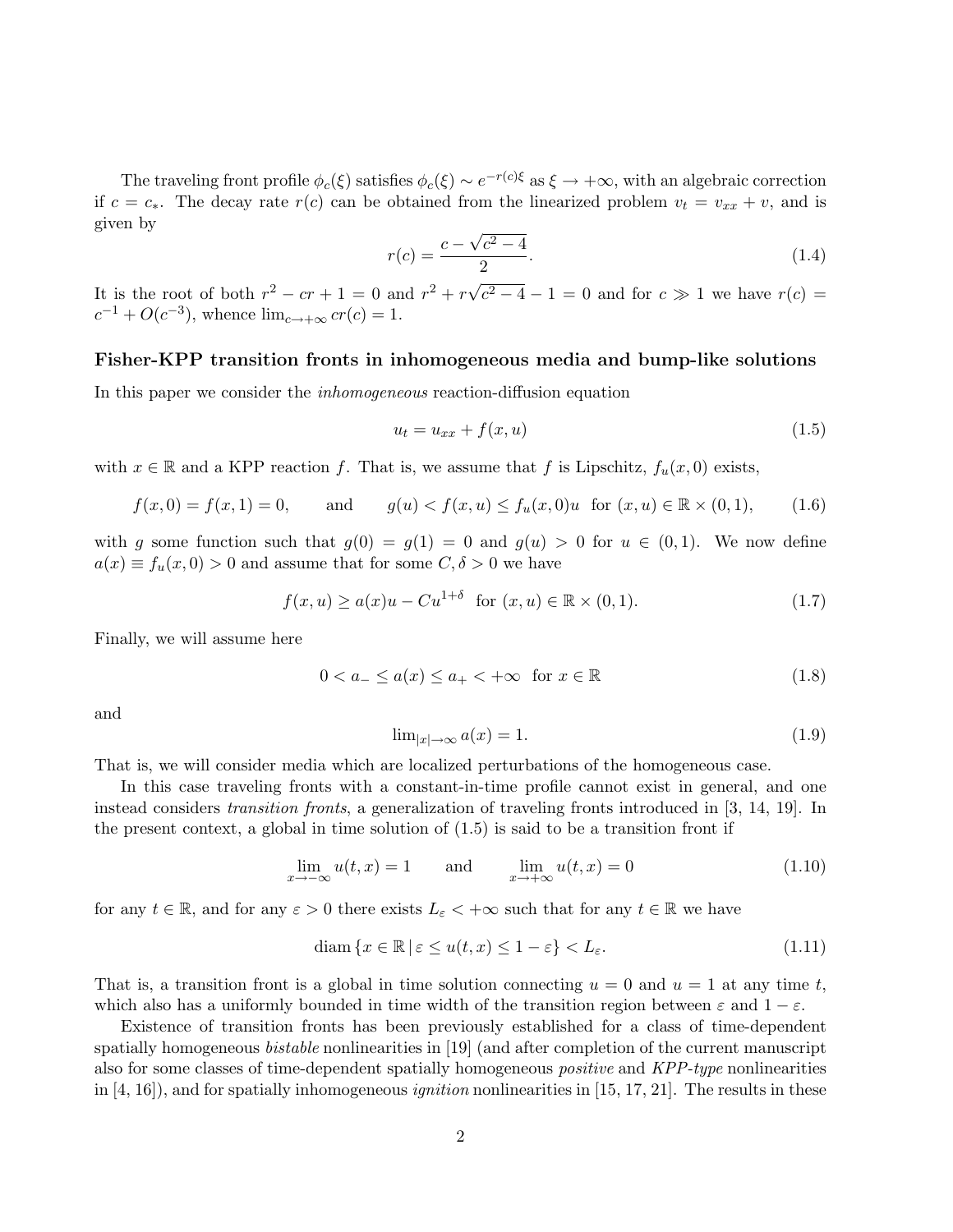papers, while non-trivial, are similar in spirit to the situation for such nonlinearities in homogenous media: transition fronts exist, and for bistable and ignition nonlinearities are unique (up to a time shift) and asymptotically stable for the Cauchy problem. In the present paper we will demonstrate that the situation can be very different for spatially inhomogeneous KPP-type nonlinearities, even in the case of localized spatial inhomogeneities.

Before we do so, let us define another type of a solution of (1.5). We say that a global in time solution  $0 < u(t, x) < 1$  of (1.5) is *bump-like* if  $u(t, \cdot) \in L^1(\mathbb{R})$  for all  $t \in \mathbb{R}$ . We will show that bump-like solutions can exist for inhomogeneous KPP-type nonlinearities. What makes such solutions special is that they do not exist in many previously studied settings, as can be seen from the following proposition.

**Proposition 1.1.** Assume that either  $f(x, u) \geq 0$  is an ignition reaction (i.e.,  $f(x, u) = 0$  if  $u \in [0, \theta(x)] \cup \{1\}$ , with  $\theta \equiv \inf_{x \in \mathbb{R}} \theta(x) > 0$ ; see [15, 17, 21]) or  $f(x, u) = f(u)$  is a spatially homogeneous KPP reaction satisfying (1.2) and

$$
f(u) \equiv u \quad \text{for } u \in [0, \theta] \tag{1.12}
$$

for some  $\theta \in (0,1)$ . Then (1.5) does not admit global in time bump-like solutions.

Remarks. 1. Hypothesis (1.12) is likely just technical but we make it for the sake of simplicity. 2. For homogeneous KPP f which is also concave in u, this result follows from [9, Theorem 1.5].

### Non-existence of transition fronts for strong KPP inhomogeneities

Our first main result shows that a localized KPP inhomogeneity can create global in time bumplike solutions of (1.5) as well as prevent existence of any transition front solutions. This is the first example of a medium in which no reaction-diffusion transition fronts exist. Moreover, in the case  $a(x) \ge 1$  and  $a(x) - 1$  compactly supported, Theorems 1.2 and 1.3 together provide a sharp criterion for the existence of transition fronts. Namely, transition fronts exist when  $\lambda < 2$  and do not exist when  $\lambda > 2$ , with  $\lambda \equiv \sup \sigma(\partial_{xx} + a(x))$  the supremum of the spectrum of the operator  $L \equiv \partial_{xx} + a(x)$  on R. One can consider these to be the main results of this paper.

Note that (1.9) implies that the essential spectrum of L is  $(-\infty, 1]$  and so  $\lambda \geq 1$ . Hence if  $\lambda > 1$ then  $\lambda$  is the principal eigenvalue of L and

$$
\psi'' + a(x)\psi = \lambda\psi \tag{1.13}
$$

holds for the positive eigenfunction  $0 < \psi \in L^2(\mathbb{R})$  satisfying also  $\|\psi\|_{\infty} = 1$ . We note that  $\psi(x)$ decays exponentially as  $x \to \pm \infty$  due to (1.9).

**Theorem 1.2.** Assume that  $f(x, u)$  is a KPP reaction satisfying (1.6)–(1.9) with  $a_0 = 1$ . If  $\lambda > 2$ , then any global in time solution of (1.5) such that  $0 < u(t, x) < 1$  satisfies (with  $C_c > 0$ )

$$
u(t,x) \le C_c e^{-|x|+ct} \tag{1.14}
$$

for any  $c < \lambda/\sqrt{\lambda - 1}$  and all  $(t, x) \in \mathbb{R}^- \times \mathbb{R}$ . In particular, no transition front exists.

Moreover, bump-like solutions do exist, and if there is  $\theta > 0$  such that

$$
f(x, u) \equiv a(x)u \text{ for all } (x, u) \in \mathbb{R} \times [0, \theta],
$$
\n(1.15)

then there is a unique (up to a time-shift) global in time solution  $0 < u(t, x) < 1$ . This solution satisfies  $u(t, x) = e^{\lambda t} \psi(x)$  for  $t \ll -1$ .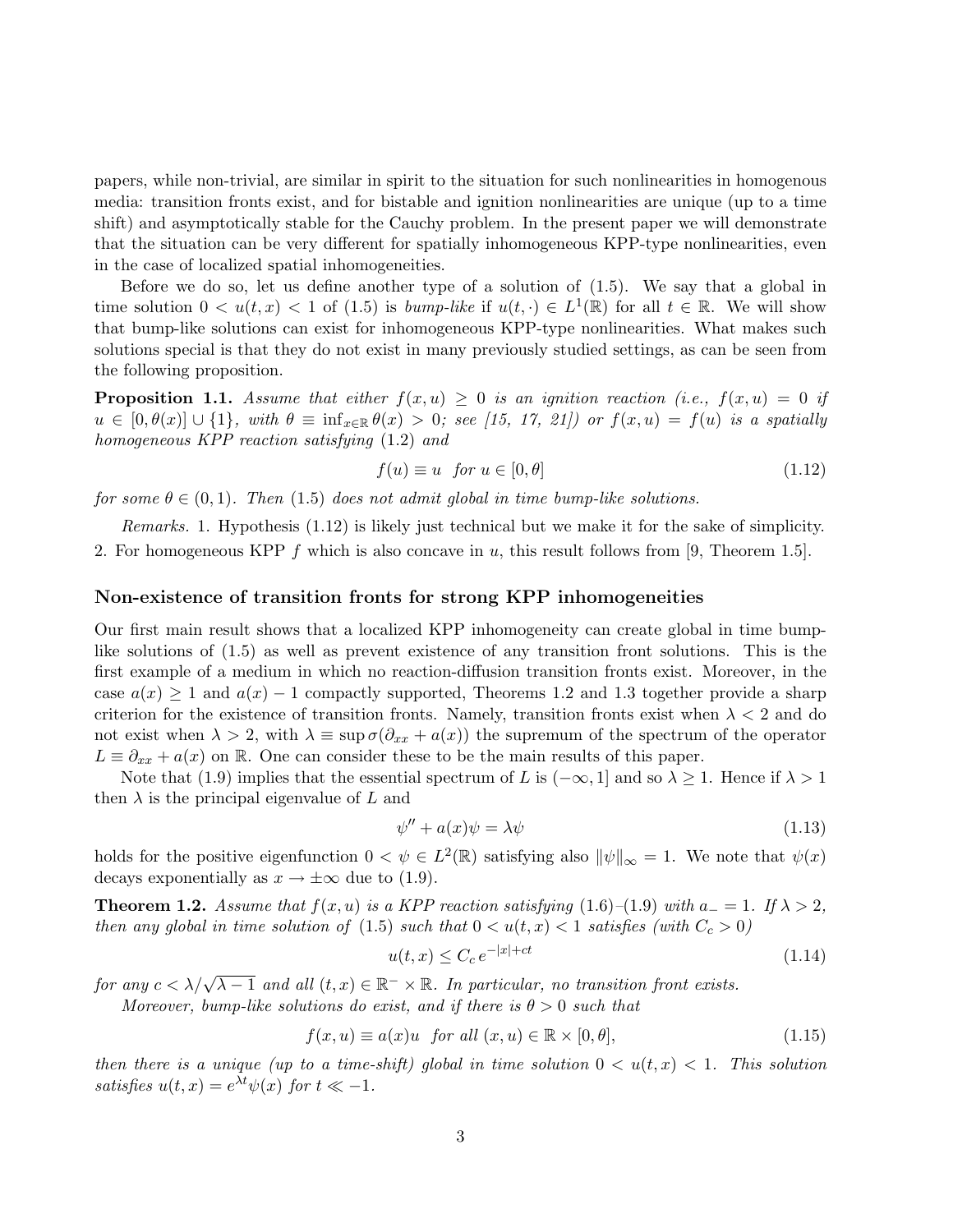### Existence and non-existence of transition fronts for weak KPP inhomogeneities

We next show that transition fronts do exist when  $\lambda < 2$ , albeit in a bounded range of speeds. If u is a transition front, let  $X(t)$  be the rightmost point x such that  $u(t, x) = 1/2$ . If

$$
\lim_{t-s \to +\infty} \frac{X(t) - X(s)}{t - s} = c,
$$

then we say that u has global mean speed (or simply speed) c. Recall that in the homogeneous KPP case with  $f'(0) = 1$ , traveling fronts exist for all speeds  $c \geq 2$ .

**Theorem 1.3.** Assume that  $f(x, u)$  is a KPP reaction satisfying  $(1.6)$ – $(1.9)$  and  $a(x)$  – 1 is com-**Theorem 1.3.** Assume that  $f(x, u)$  is a KPP reaction satisfying (1.0)–(1.9) and  $a(x) = 1$  is compactly supported. If  $\lambda \in (1, 2)$ , then for each  $c \in (2, \lambda/\sqrt{\lambda - 1})$  equation (1.5) admits a transition front solution with global mean speed c. Moreover, bump-like solutions also exist.

Remarks. 1. In fact, the constructed fronts will satisfy  $\sup_{t\in\mathbb{R}} |X(t) - ct| < \infty$ .

2. Existence of transition fronts with the critical speeds  $c_* = 2$  and  $c^* \equiv \lambda/\sqrt{\lambda - 1}$  is a delicate issue and will also be left for a later work.

3. Existence of fronts for  $\lambda \in (1,2)$  has been extended to general (non-compactly supported) KPP-type inhomogeneous nonlinearities in [22] after the completion of the current paper. Moreover, global in time mixtures of these fronts, analogous to those existing in homogeneous media [8, 9] are also constructed in [22].

Finally, we show that the upper limit  $\lambda/\sqrt{\lambda-1}$  on the front speed in Theorem 1.3 is not due to our techniques being inadequate. Indeed, we will prove non-existence of fronts with speeds to our techniques being madequate. Indeed, we will prove non-existence of froms v<br> $c > \lambda/\sqrt{\lambda - 1}$ , at least under additional, admittedly somewhat strong, conditions on f.

**Theorem 1.4.** Assume that  $f(x, u) = a(x)f(u)$  where a is even, satisfies (1.8) with  $a_0 = 1$ , and  $a(x) - 1$  is compactly supported, and f is such that (1.2) and (1.12) hold for some  $\theta \in (0,1)$ . In addition assume that (1.13) has a unique eigenvalue  $\lambda > 1$ . Then there are no transition fronts with *aaanon assume man* (1.15) *nas a*<br>global mean speeds  $c > \lambda/\sqrt{\lambda - 1}$ .

Let us indicate here the origin of the threshold  $\lambda/\sqrt{\lambda-1}$  for speeds of transition fronts. In the homogeneous case  $f(x, u) = f(u)$  with  $f(u) = u$  for  $u \le \theta$ , the traveling front with speed  $c \ge 2$ satisfies  $u(t,x) = e^{-r(c)(x-ct)}$  (up to a time shift) for  $x \gg ct$ . This means that u increases at such x at the exponential rate  $cr(c)$  in t. We have  $\lim_{|x|\to\infty} f_u(x, 0) = 1$ , so it is natural to expect a similar behavior of a transition front  $u$  (with speed  $c$ ) at large  $x$ . On the other hand, any nonnegative non-trivial solution of (1.5) majorizes a multiple of  $e^{\lambda_M t}\psi_M(x)$  for  $t \ll -1$ , with  $\lambda_M$  and  $\psi_M$  the principal eigenvalue and eigenfunction of  $\partial_{xx} + a(x)$  on  $[-M, M]$  with Dirichlet boundary conditions (extended by 0 outside  $[-M, M]$ ). So u has to increase at least at the rate  $\lambda_M$ , and since  $\lim_{M\to\infty}\lambda_M=\lambda$ , it follows that one needs  $cr(c)\geq\lambda$  in order to expect existence of a transition  $\lim_{M \to \infty} \lambda_M = \lambda$ , it follows that one needs  $cr(c) \ge \lambda$  in order to front with speed c. Using (1.4), this translates into  $c \le \lambda/\sqrt{\lambda - 1}$ .

Finally, after this paper was submitted, we learned about the paper [20] which claims the existence of transition fronts for a very general class of nonlinearities. According to our Theorem 1.2, that result can not hold for all the nonlinearities considered in [20]. We refer to [22] for a more detailed discussion of [20].

In the rest of the paper we prove Proposition 1.1 and Theorems 1.2, 1.3, 1.4 (in Sections 2, 3, 4, and 5–7, respectively).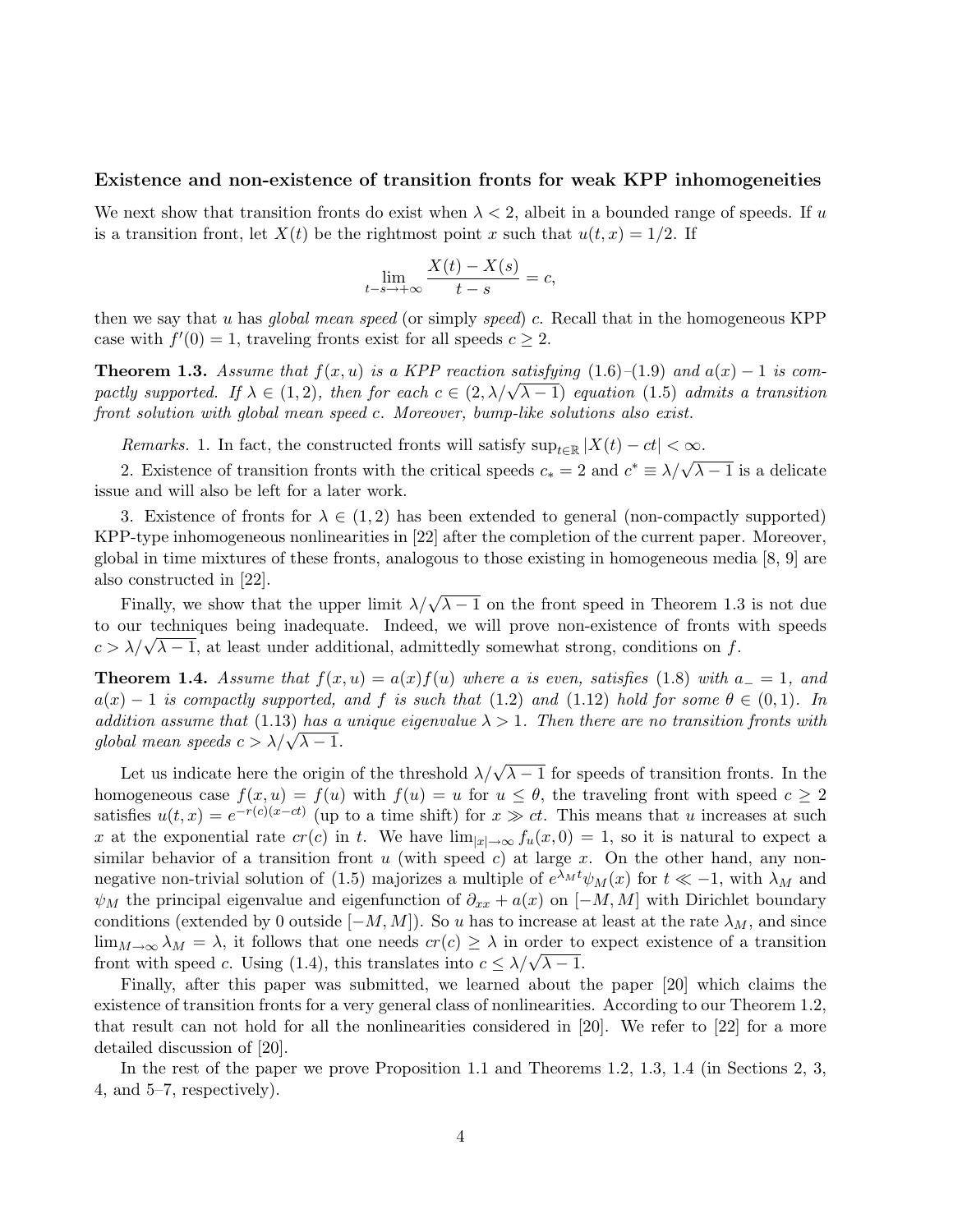Acknowledgment. JN was supported by NSF grant DMS-1007572, JMR by ANR grant 'PREFERED', LR by NSF grant DMS-0908507, and AZ by NSF grants DMS-1113017 and DMS-1056327, and an Alfred P. Sloan Research Fellowship.

## 2 Nonexistence of bump-like solutions for ignition reactions and homogeneous KPP reactions: The proof of Proposition 1.1.

Assume, towards contradiction, that there exists a bump-like solution. We note that parabolic regularity and f Lipschitz then yield for each  $t \in \mathbb{R}$ ,

$$
u, u_x \to 0 \quad \text{as } |x| \to \infty.
$$

This will guarantee that differentiations in t of integrals over  $\mathbb R$  and integration by parts below are valid. Let us define

$$
I(t) \equiv \int_{\mathbb{R}} u(t, x) dx \quad \text{and} \quad J(t) \equiv \frac{1}{2} \int_{\mathbb{R}} u(t, x)^2 dx.
$$

Integration of (1.5) and of (1.5) multiplied by u over  $x \in \mathbb{R}$  yields

$$
I'(t) = \int_{\mathbb{R}} f(x, u) dx \ge 0 \quad \text{and} \quad J'(t) = \int_{\mathbb{R}} f(x, u)u dx - \int_{\mathbb{R}} |u_x|^2 dx \le I'(t) - \int_{\mathbb{R}} |u_x|^2 dx.
$$

So  $\lim_{t\to-\infty} I(t) = C \geq 0$  and then  $\lim_{t\to-\infty} \int_{\mathbb{R}} |u_x|^2 dx = 0$ . Parabolic regularity again gives

 $u, u_x \to 0$  as  $t \to -\infty$ , uniformly in x.

Thus  $u(x,t) \leq \theta$  for all  $t < t_0$  and all  $x \in \mathbb{R}$ . Then u in the ignition case  $(v(t,x) \equiv e^{-t}u(t,x)$  in the KPP case) solves the heat equation for  $t \le t_0$ . Since  $u \ge 0$   $(v \ge 0)$  and it is  $L^1$  in x, it follows that  $u = 0$   $(v = 0)$ , a contradiction.

## 3 The case  $\lambda > 2$ : The proof of Theorem 1.2

We obviously only need to consider  $c \in (2, \lambda/\sqrt{\lambda-1})$ , so let us assume this. We will first assume, for the sake of simplicity, that  $a(x) - 1$  is compactly supported and (1.15) holds. At the end of this section we will show how to accommodate the proof to the general case.

Let us shift the origin by a large enough  $M \geq 1$  so that in the shifted coordinate frame  $a(x) \equiv 1$ for  $x \notin [0, 2M]$ , and the principal eigenvalue  $\lambda_M$  of  $\partial_{xx} + a(x)$  on  $(0, 2M)$  with Dirichlet boundary conditions satisfies  $\lambda_M > 2$ . This is possible since

$$
\lim_{M \to +\infty} \lambda_M = \lambda.
$$

We let  $\psi_M$  be the corresponding  $L^{\infty}$ -normalized principal eigenfunction, that is,  $\|\psi_M\|_{\infty}=1$  and

$$
\psi''_M + a(x)\psi_M = \lambda_M \psi_M, \quad \psi_M > 0 \text{ on } (0, 2M), \quad \psi_M(0) = \psi_M(2M) = 0. \tag{3.1}
$$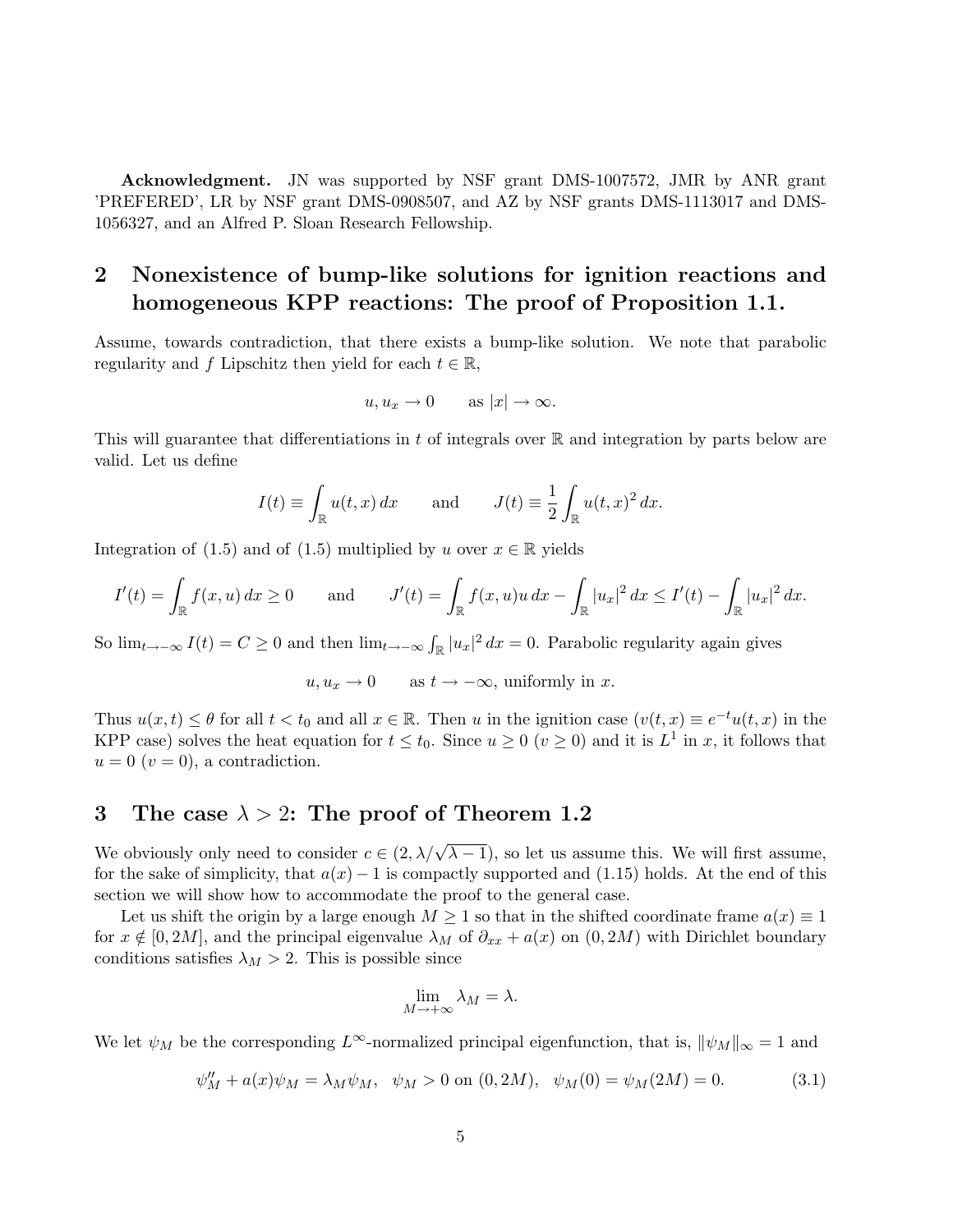It is easy to show that any entire solution  $u(t, x)$  of (1.5) such that  $0 < u(t, x) < 1$  satisfies  $\lim_{t\to-\infty}u(t,x)=0$  and  $\lim_{t\to+\infty}u(t,x)=1$  for any  $x\in\mathbb{R}$ , so after a possible translation of u forward in time by some  $t_0$ , we can assume

$$
\sup_{t \le 0} u(t, M) < \theta \psi_M(M) \le \theta. \tag{3.2}
$$

In that case (1.14) for this translated u yields  $u(t,x) \leq Ce^{-|x-M|+c(t-t_0)}$  when  $t < t_0$  for the original u, but then the result follows for a larger C from the fact that  $Ce^{-|x-M|+(1+||a||_{\infty})(t-t_0)}$  is a supersolution of  $(1.5)$  on  $(-t_0, 0) \times \mathbb{R}$ .

### Non-existence of transition fronts

Assume that  $u$  is a global in time solution of  $(1.5)$ . Non-existence of transition fronts obviously follows from  $(1.14)$ . The following lemma is the main step in the proof of  $(1.14)$ .

**Lemma 3.1.** For any  $c, c' \in (2, \lambda_M/\sqrt{\lambda_M - 1})$  with  $c < c'$ , there is  $C_0 > 0$  (depending only on a,  $\theta$ , c, c') and  $\tau_0 > 0$  (depending also on  $u(0, M)$ ) such that

$$
u(t,x) \leq C_0 u(0,M)e^{x+ct}
$$
\n
$$
(3.3)
$$

holds for all  $t \leq -1$  and  $2M \leq x \leq c'(-t-1)$ , as well as for all  $t \leq -\tau_0$  and  $x \geq 2M$ . [Published version has 0 instead of 2M. The same issue appears in Lemma 3.2.]

Remark. This is a one-sided estimate but by symmetry of the arguments in its proof, the same estimate holds for  $u(t, 2M - x)$ .

Let us show how this implies  $(1.14)$ , despite the fact that  $(3.3)$  seemingly goes in two wrong directions. First, the estimate holds for  $x \geq 2M$  but the exponential on the right side grows as  $x \to +\infty$ . Second, this exponential is moving to the left as time progresses in the positive direction, while we are estimating u to the right of  $x = 0$ . The point of (3.3) is that the speed c at which the exponential moves is larger than 2, the latter being the minimal speed of fronts when  $a(x) = 1$ everywhere. Thus, when looking at large negative times, this gives us a much smaller than expected upper bound on u at  $|x| \leq c|t|$  (for  $x \leq 0$  by the remark above and for  $x \in (0, 2M)$  by Harnack inequality, see below). Using this bound and then going forward in time towards  $t = 0$ , we will find that u cannot become  $O(1)$  at  $(0, M)$ . √

Given  $c \in (2, \lambda/\sqrt{\lambda-1})$ , pick M such that  $c < \lambda_M/\sqrt{\lambda-1}$  $\overline{\lambda_M - 1}$  and then  $c' > c$  as in Lemma 3.1. Let  $\tau_1 \equiv 1 + 2M/c'$  (so  $\tau_1$  depends on  $a, \theta, c$  but not on u). By the first claim of Lemma 3.1 we have

$$
u(t, 2M) \le C_0 u(0, M)e^{2M + ct}
$$
\n(3.4)

for all  $t \leq -\tau_1$  because then  $2M \leq c'(-t-1)$ .

Next, for any  $t_0 \leq -\tau_0$ , we let

$$
v_{t_0}(t,x) \equiv C_0 u(0,M) e^{x+ct_0+2(t-t_0)} + C_0 u(0,M) e^{4M-x+ct}.
$$

Then  $v_{t_0}$  is a super-solution for (1.5) on  $(t_0, \infty) \times (2M, \infty)$  since  $a(x) \equiv 1$  for  $x > 2M$ . Moreover, the second claim of Lemma 3.1 and  $t_0 \leq -\tau_0$  imply that at the "initial time"  $t_0$  we have

$$
u(t_0, x) \le C_0 u(0, M) e^{x + ct_0} \le v_{t_0}(t_0, x)
$$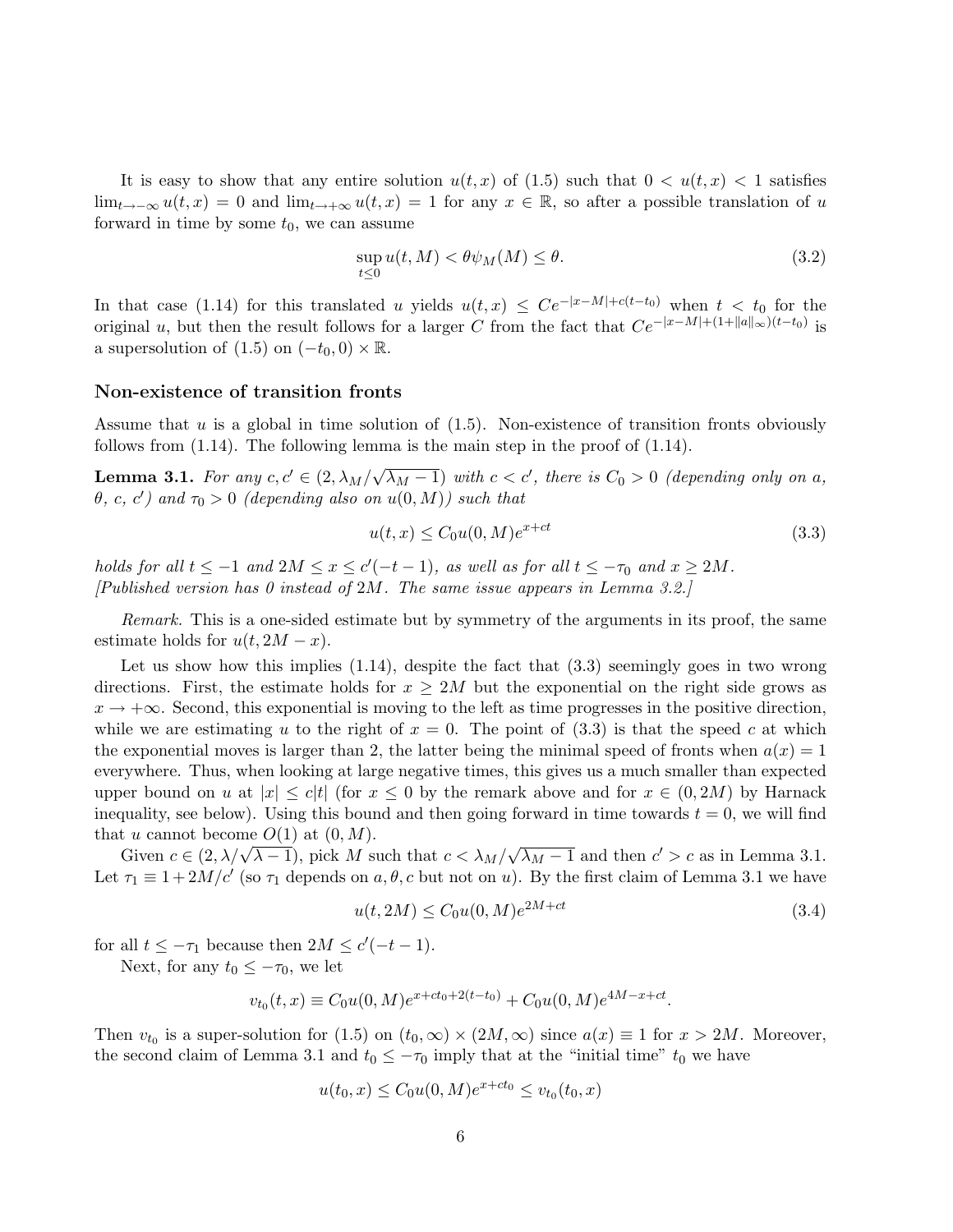for all  $x > 2M$ . Since  $c > 2$ , it follows from  $(3.4)$  that  $u(t, 2M) \le v_{t_0}(t, 2M)$  for all  $t \in (t_0, -\tau_1)$ . Since the super-solution  $v_{t_0}$  is above u initially (at  $t = t_0$ ) on all of  $(2M, \infty)$  and at  $x = 2M$  for all  $t \in (t_0, -\tau_1)$ , the maximum principle yields

$$
u(t,x) \le v_{t_0}(t,x) \tag{3.5}
$$

for all  $t \in [t_0, -\tau_1]$  and  $x \ge 2M$ . Since  $c > 2$ , taking  $t_0 \to -\infty$  in (3.5) gives

$$
u(t,x) \le C_0 u(0,M)e^{4M - x + ct},\tag{3.6}
$$

for  $t \leq -\tau_1$  and  $x \geq 2M$ . Note that unlike our starting point (3.3), the estimate (3.6) actually goes in the right direction, since the exponential is decaying as  $x \to +\infty$ .

An identical argument gives  $u(t, x) \leq C_0 u(0, M) e^{2M + x + ct}$  for  $t \leq -\tau_1$  and  $x \leq 0$ , so

$$
u(t,x) \le C_0 e^{2M} u(0,M) e^{-|x|+ct}
$$
\n(3.7)

for  $t \leq -\tau_1$  and  $x \in \mathbb{R} \setminus (0, 2M)$ . Harnack inequality extends this bound to all  $t \leq -\tau_1 - 1$  and  $x \in \mathbb{R}$ , with some  $C_1$  (depending only on a and  $\theta$ ) in place of  $C_0e^{2M}$ :

$$
u(t,x) \le C_1 u(0,M) e^{-|x|+ct}
$$
\n(3.8)

for all  $t \leq -\tau_1 - 1$  and  $x \in \mathbb{R}$ . Finally, it follows from (3.8) that

$$
u(t,x) \le C_1 u(0,M) e^{-|x| + c(-\tau_1 - 1)} e^{(1 + \|a\|_{\infty})(t - (-\tau_1 - 1))}
$$

for  $t \ge -\tau_1 - 1$  because the right-hand side is a super-solution of (1.5). Since  $\tau_1$  only depends on  $a, \theta, c$  (once M, c' are fixed) and not on u, and since  $a_1 \geq 1$ , it follows that

$$
u(t,x) \le C_2 u(0,M)e^{-|x|+ct}
$$
\n(3.9)

for all  $t \leq 0$  and  $x \in \mathbb{R}$ , with  $C_2$  depending only on  $a, \theta, c$ . This is (1.14), proving non-existence of transition fronts when  $\lambda > 2$  under the additional assumptions of  $a(x) - 1$  compactly supported and (1.15) (except for the proof of Lemma 3.1 below).

### Bump-like solutions and uniqueness of a global in time solution

Existence of a bump-like solution is immediate from (1.15). Indeed, it is obtained by continuing the solution of (1.5), given by  $u(t, x) = e^{\lambda t} \psi(x)$  for  $t \ll -1$ , to all  $t \in \mathbb{R}$ .

In order to prove the uniqueness claim, we note that the same argument as above, with  $u(0, M)$ replaced by  $u(s, M)$  and  $t \leq s \leq 0$ , gives (with the same  $C_2$ )

$$
u(t,x) \le C_2 u(s,M) e^{-|x|-2(s-t)}.\tag{3.10}
$$

We also have  $||u(t, \cdot)||_{\infty} \leq \theta$  for all  $t \leq t_0 \equiv -\frac{1}{2} \log C_2$ . Therefore, the function  $v(t, x) \equiv u(t, x)e^{-2t}$ solves the linear equation

$$
v_t = v_{xx} + (a(x) - 2)v \tag{3.11}
$$

on  $(-\infty, t_0) \times \mathbb{R}$ . It can obviously be extended to an entire solution of (3.11) by propagating it forward in time. Taking  $t = s$  in (3.10) gives  $v(t, x) \le C_2 v(t, M)$  for  $(t, x) \in (-\infty, t_0) \times \mathbb{R}$ . Moreover,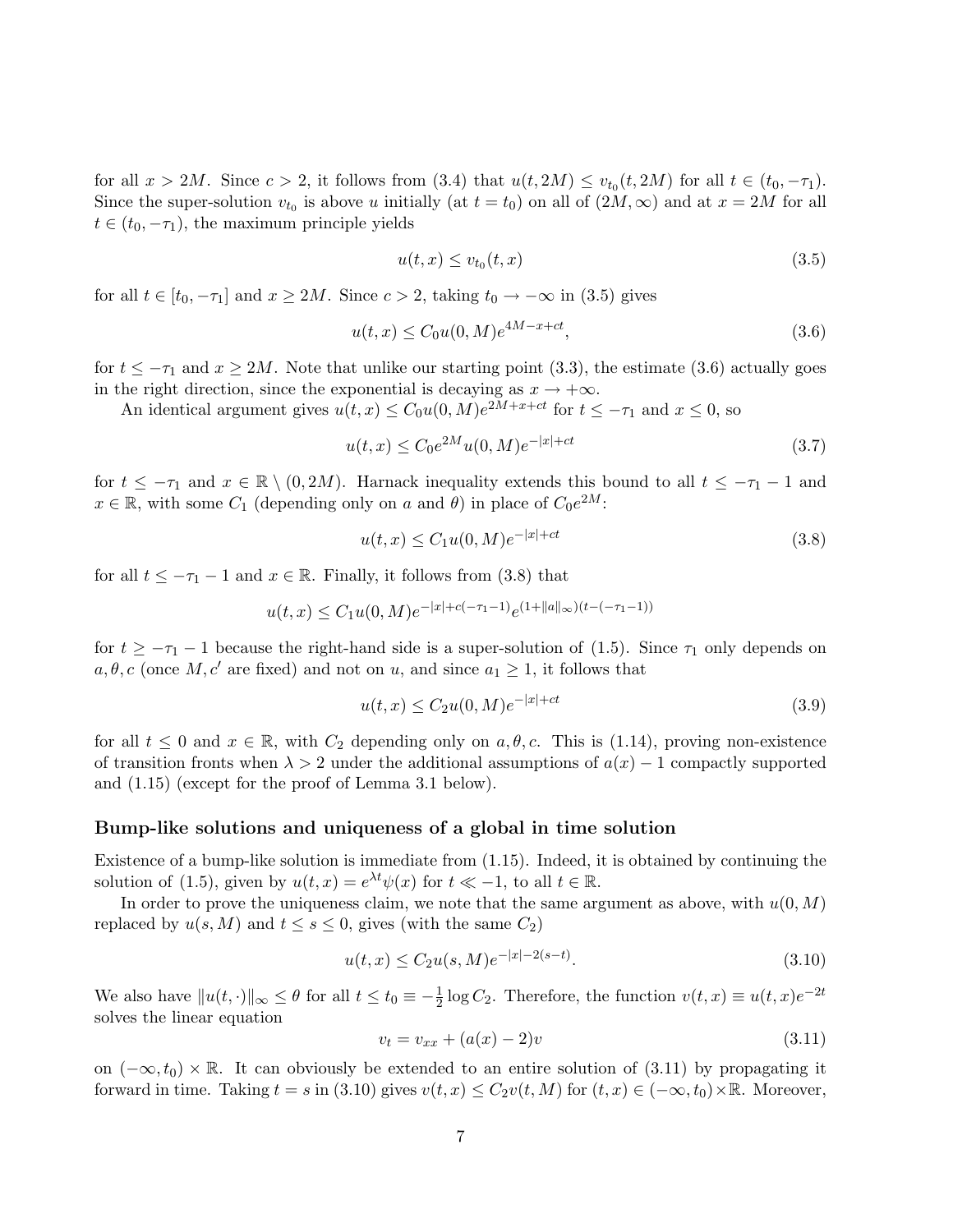it is well known that since  $\lambda$  is an isolated eigenvalue (because  $\lambda > 1$  and the essential spectrum is  $(-\infty, 1]$ , the function  $e^{-(\lambda-2)t}v(t, x)$  converges uniformly to  $\psi(x)$  as  $t \to \infty$ . It follows that

$$
v(t,x) \le C_3 v(t,M) \tag{3.12}
$$

holds for some  $C_3 > 0$  and all  $(t, x) \in \mathbb{R}^2$ .

We can now apply Proposition 2.5 from [10] to (3.11). More precisely, as  $a(x) \equiv 1$  outside of a bounded interval, Hypothesis A of this proposition is satisfied, while  $\lambda > 2$  ensures that Hypothesis H1 of [10] holds for the solution  $w(t, x) = e^{(\lambda - 2)t} \psi(x)$  of (3.11). Finally, (3.12) guarantees that condition (2.12) of [10] holds, too. It then follows from the aforementioned proposition that  $w(t, x)$ is the unique (up to a time shift) global in time solution of (3.11), proving the uniqueness claim in Theorem 1.2.

It remains now only to prove Lemma 3.1 in order to finish the proof of Theorem 1.2 in the case when  $a(x) - 1$  is compactly supported and (1.15) holds.

### The proof of Lemma 3.1

We will prove Lemma 3.1 using the following lemma.

**Lemma 3.2.** For every  $\varepsilon \in (0,1)$  there exists  $C_{\varepsilon} \geq 1$  (depending also on a,  $\theta$ , and  $\lambda_M$ ) such that

$$
u(t,x) \le C_{\varepsilon} u(0,M) \sqrt{|t|} e^{\sqrt{\lambda_M - 1}x + (\lambda_M - \varepsilon)t}
$$
\n(3.13)

holds for all  $t \leq -1$  and  $2M \leq x \leq c_{\varepsilon}(-t-1)$ , with  $c_{\varepsilon} \equiv (\lambda_M - \varepsilon)/$ √  $\overline{\lambda_M-1}$ .

Let us first explain how Lemma 3.2 implies Lemma 3.1. Pick  $\varepsilon > 0$  such that  $c_{\varepsilon} = c'$ . Then there is  $C_0 > 0$  depending only on  $a, \theta, c$  (via  $\varepsilon, \lambda_M, C_{\varepsilon}$ ) such that for all  $t \leq -1$  and  $2M \leq x \leq c'(-t-1)$ we have

$$
u(t,x) \le C_{\varepsilon} u(0,M)\sqrt{|t|} e^{\sqrt{\lambda_M - 1}(x + c't)} \le C_{\varepsilon} u(0,M)\sqrt{|t|} e^{x + c't} \le C_0 u(0,M)e^{x + ct}, \tag{3.14}
$$

the first claim of Lemma 3.1.

Next let

$$
\tau_0 \equiv \frac{|\log(C_0 u(0, M)e^{-c})|}{c' - c} + 1,\tag{3.15}
$$

so that  $C_0u(0, M)e^{x+ct} \ge 1$  for  $t \le -\tau_0$  and  $x \ge c'(-t-1)$ . Since  $u(t, x) \le 1$ , this means that  $(3.3)$ also holds for all  $t \leq -\tau_0$  and  $x \geq 2M$ , the second claim of Lemma 3.1.

Thus we are left with the proof of Lemma 3.2. This, in turn, relies on the following lemma.

**Lemma 3.3.** For each  $m \in \mathbb{R}$  and  $\varepsilon > 0$  there is  $k_{\varepsilon} > 0$  such that if  $u \in [0,1]$  solves (1.5) with  $u(0,x) \geq \gamma \chi_{[l-1,l]}(x)$  for some  $\gamma \leq \theta/2$  and  $l \in \mathbb{R}$ , then for  $t \geq 0$  and  $x \leq l+m-2t$ ,

$$
u(t,x) \ge k_{\varepsilon} \gamma e^{(1-\varepsilon)t} \int_{l-1}^{l} \frac{e^{-|x-z|^2/4t}}{\sqrt{4\pi t}} dz.
$$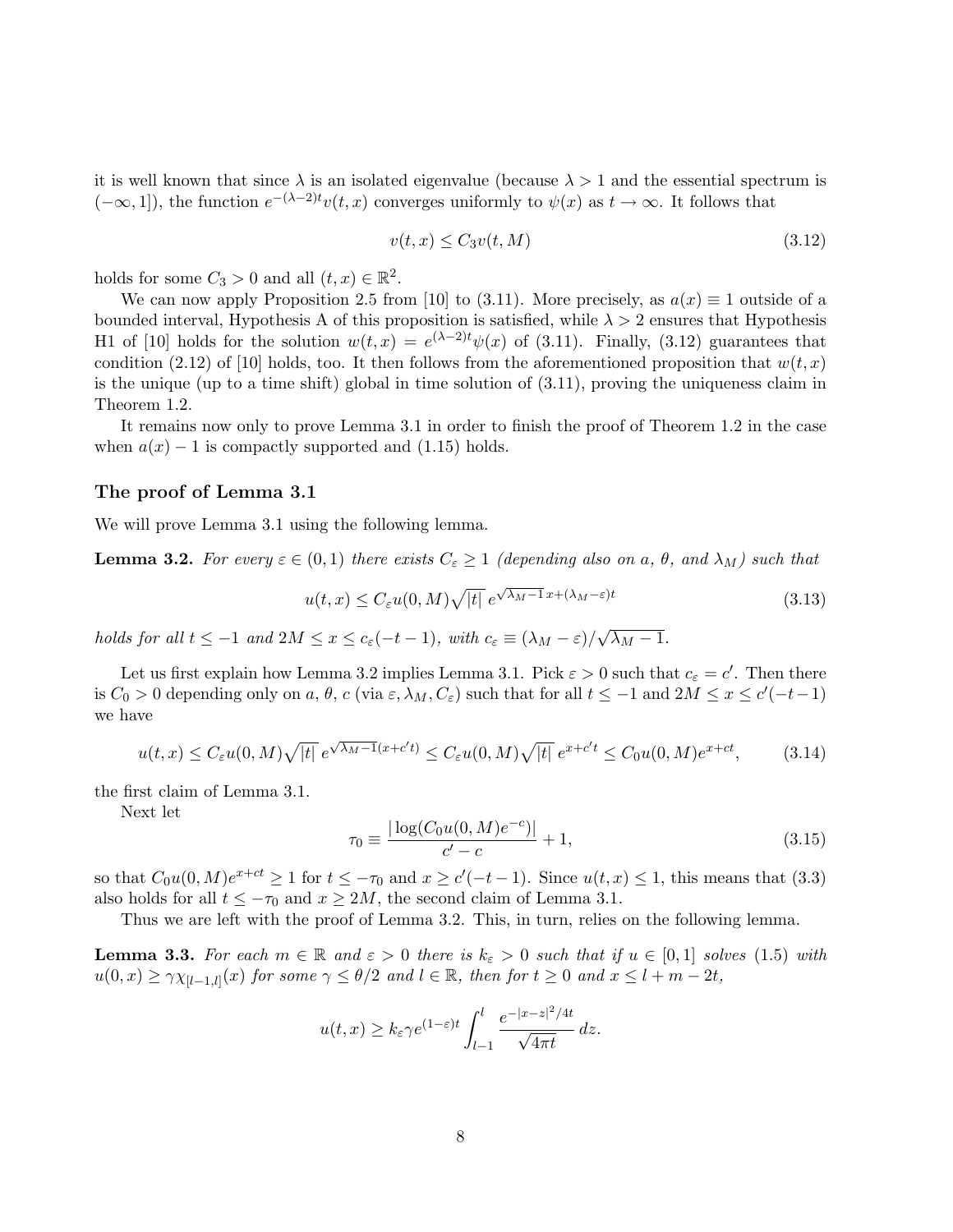**Proof.** The result, with 1 in place of  $1 - \varepsilon$ , clearly holds when  $f(x, u) \geq u$  for all  $x, u$ . Since  $f(x, u) \geq u$  only for  $u \leq \theta$ , we will have to be a little more careful.

It is obviously sufficient to consider  $l = 0$ . Let g be a concave function on [0, 1] such that  $g(w) = w$  for  $w \in [0, 1/2]$  and  $g(1) = 0$  and define  $g_{\gamma}(w) \equiv 2\gamma g(w/2\gamma)$  (hence  $g_{\gamma}(w) = w$  for  $w \in [0, \gamma]$ , and  $g_{\gamma} \leq f$ ). The comparison principle implies that  $u(x) \geq w(x)$ , where  $w(x)$  solves

$$
w_t = w_{xx} + g_{\gamma}(w) \tag{3.16}
$$

with initial condition  $w(0, x) = \gamma \chi_{[-1,0]}(x)$ . It follows from standard results on spreading of solutions to KPP reaction-diffusion equations (see, for instance, [2]) that for each  $\varepsilon > 0$  there exists  $t_{\varepsilon} \geq$  $(m+1)/2\sqrt{1-\varepsilon}$  such that for all  $t \ge t_{\varepsilon}$  we have  $w(t, -2\sqrt{1-\varepsilon}(t-t_{\varepsilon})-1) \ge \gamma$ . The time  $t_{\varepsilon}$  is independent of  $\gamma$  because  $w/\gamma$  is independent of  $\gamma$ .

Note that the function

$$
v(t,x) = e^{-2t_{\varepsilon}} \gamma e^{(1-\varepsilon)t} \int_{-1}^{0} \frac{e^{-|x-z|^2/4t}}{\sqrt{4\pi t}} dz
$$

solves  $v_t = v_{xx} + (1 - \varepsilon)v$ , so v is a sub-solution of (3.16) on any domain where  $v(t, x) \leq \gamma$ . We have  $||v(t, \cdot)||_{\infty} \le e^{-(1+\varepsilon)t_{\varepsilon}} \gamma \le \gamma$  for  $t \le t_{\varepsilon}$ , as well as

$$
v(t, -2\sqrt{1-\varepsilon}(t-t_{\varepsilon})-1) \le e^{-2t_{\varepsilon} + (1-\varepsilon)t - \frac{4(1-\varepsilon)(t-t_{\varepsilon})^2}{4t}}\gamma \le \gamma
$$

for  $t \geq t_{\varepsilon}$ . Since  $v(t, \cdot)$  is obviously increasing on  $(-\infty, -1)$ , it follows that v is a sub-solution of (3.16) on the domain

$$
D \equiv ([0, t_{\varepsilon}) \times \mathbb{R}) \cup \{(t, x) | t \ge t_{\varepsilon} \text{ and } x < -2\sqrt{1 - \varepsilon}(t - t_{\varepsilon}) - 1\}.
$$
 (3.17)

Moreover,  $w$  is a solution of  $(3.16)$ ,

$$
v(0,x) = e^{-2t_{\varepsilon}} \gamma \chi_{[-1,0]}(x) \le w(0,x),
$$

and

$$
v(t, -2\sqrt{1-\varepsilon}(t-t_{\varepsilon})-1) \leq \gamma \leq w(t, -2\sqrt{1-\varepsilon}(t-t_{\varepsilon})-1)
$$

for  $t \ge t_{\varepsilon}$ . Thus  $v \le w \le u$  on  $\overline{D}$ . Since the definition of  $t_{\varepsilon}$  gives  $-2\sqrt{ }$  $1 - \varepsilon (t - t_{\varepsilon}) - 1 \ge m - 2t$  for  $t \geq 0$ , we have  $(t, x) \in \overline{D}$  whenever  $t \geq 0$  and  $x \leq m - 2t$ . The result follows with  $k_{\varepsilon} \equiv e^{-2t_{\varepsilon}}$ .  $\Box$ 

Proof of Lemma 3.2. Assume that

$$
u(t',x) \ge C_{\varepsilon}u(0,M)\sqrt{|t'|}\,e^{\sqrt{\lambda_M-1}\,x + (\lambda_M-\varepsilon)t'}
$$

for some  $t' \leq -1$  and  $2M \leq x \leq c_{\varepsilon}(-t'-1)$ , let  $t \equiv t'+1 \leq 0$ , and define

$$
\beta \equiv \frac{x}{2|t|\sqrt{\lambda_M-1}} \leq \frac{\lambda_M-\varepsilon}{2(\lambda_M-1)} < 1.
$$

By the Harnack inequality and parabolic regularity that there exists  $c_0 \in (0, e^{-\lambda_M} \theta/2)$  (depending on  $a, \theta$  such that √

$$
u(t,z) \ge c_0 C_{\varepsilon} u(0,M) \sqrt{|t|+1} \, e^{\sqrt{\lambda_M-1} \, x + (\lambda_M - \varepsilon)t} \tag{3.18}
$$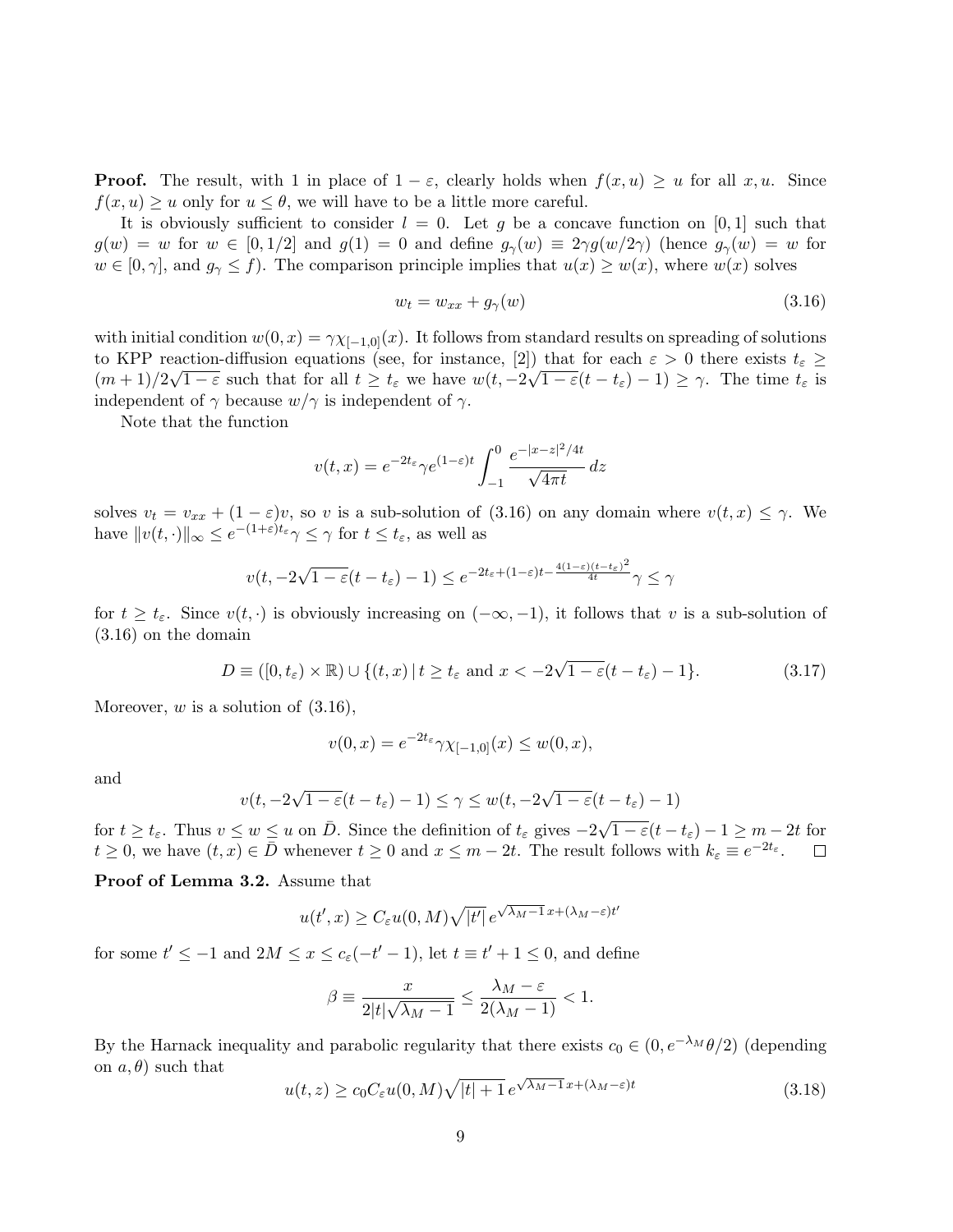for all  $z \in (x-1,x)$ . Note that the right side of (3.18) is below  $\theta/2$  since  $u(t',x) \leq 1$ . Then Lemma 3.3 with  $l \equiv x$  and  $m \equiv 2M$  shows that for  $y \in [0, 2M]$  and  $C'_{\varepsilon} \equiv k_{\varepsilon} c_0 C_{\varepsilon}$  (with  $k_{\varepsilon}$  from that Lemma 3.3 with  $i \equiv x$  and  $m \equiv 2M$  show<br>lemma and using  $\sqrt{\lambda_M - 1} > 1$ ) we have

$$
u(t+\beta|t|,y) \ge C'_{\varepsilon}u(0,M)\sqrt{|t|+1}e^{\sqrt{\lambda_M-1}x+(\lambda_M-\varepsilon)t}e^{(1-\varepsilon)\beta|t|}\int_{x-1}^x \frac{e^{-|y-z|^2/4\beta|t|}}{\sqrt{4\pi\beta|t|}}dz
$$
  

$$
\ge \frac{C'_{\varepsilon}u(0,M)}{\sqrt{4\pi}}e^{\sqrt{\lambda_M-1}x+\lambda_Mt-\frac{x^2}{4\beta|t|}+\beta|t|}.
$$

The normalization  $\|\psi_M\|_{\infty} = 1$  and the comparison principle then give

$$
u(0,z) \geq \min\left\{\theta, e^{\lambda_M(1-\beta)|t|} \frac{C'_\varepsilon u(0,M)}{\sqrt{4\pi}} e^{\sqrt{\lambda_M-1}x - \lambda_M|t| - \frac{x^2}{4\beta|t|} + \beta|t|}\right\} \psi_M(z) = \min\left\{\theta, \frac{C'_\varepsilon u(0,M)}{\sqrt{4\pi}}\right\} \psi_M(z)
$$

for any  $z \in \mathbb{R}$ . Taking  $z = M$  and  $C_{\varepsilon} = 4\sqrt{\pi}/k_{\varepsilon}c_0\psi_M(M)$ , it follows that

$$
u(0, M) \ge \min\{\theta \psi_M(M), 2u(0, M)\},\
$$

which contradicts (3.2) and  $u(0, M) > 0$ . Thus, (3.13) holds for this  $C_{\varepsilon}$ .

### The case of general inhomogeneities

We now dispense with the assumptions of  $a(x) - 1$  compactly supported and (1.15). The proof of (1.14) easily extends to the case of (1.7) and (1.9). First, pick  $\varepsilon \in (0, c - 2)$  (recall that  $c > 2$ ) such that  $(\lambda - 2\varepsilon)/\sqrt{\lambda - 1} > c$  and then  $\theta > 0$  such that  $f(x, u) \geq (a(x) - \varepsilon/2)u$  for  $u \leq \theta$ . Next, choose M large enough so that  $a(x) \leq 1 + \varepsilon$  outside  $(0, 2M)$  (after a shift in x as before) and the principal eigenvalue  $\lambda_M$  (<  $\lambda - \varepsilon/2$ ) of the operator

$$
\partial_{xx} + a(x) - \varepsilon/2
$$

on  $(0, 2M)$  with Dirichlet boundary conditions satisfies  $\lambda_M > \lambda - \varepsilon$ . Thus  $c_{\varepsilon} \equiv (\lambda_M - \varepsilon) / \sqrt{\varepsilon}$ √  $\overline{\lambda_M-1}>$ c, so we can again let  $c' \equiv c_{\varepsilon} > c$ .

Then Lemma 3.3 holds for the chosen  $\varepsilon, \theta$  without a change in the proof, even though now we have only  $f(x, u) \geq (1 - \varepsilon/2)u$  for  $u \leq \theta$ . Lemmas 3.2 and 3.1 are also unchanged. The only change in the proof of non-existence of fronts in Theorem 1.2 is that one has to take

$$
v_{t_0}(t,x) \equiv C_0 u(0,M) e^{x - ct_0 + (2+\varepsilon)(t+t_0)} + C_0 u(0,M) e^{4M - x + ct}.
$$

Since  $c > 2 + \varepsilon$ , we again obtain

$$
u(t,x) \le C_2 u(0,M) e^{-|x|+ct}
$$

for  $t \leq 0$  and  $x \in \mathbb{R}$ , so (1.14) as well as non-existence of fronts follow.

A bump-like solution is now obtained as a limit of solutions  $u_n(t, x)$  defined on  $(-n, \infty) \times \mathbb{R}$  with initial data  $u(-n, x) = C_n \psi(x)$ . Here  $0 < C_n \to 0$  are chosen so that  $u_n(0, 0) = 1/2$ , and parabolic regularity ensures that a global in time solution  $u$  of  $(1.5)$  can be obtained as a locally uniform limit

 $\Box$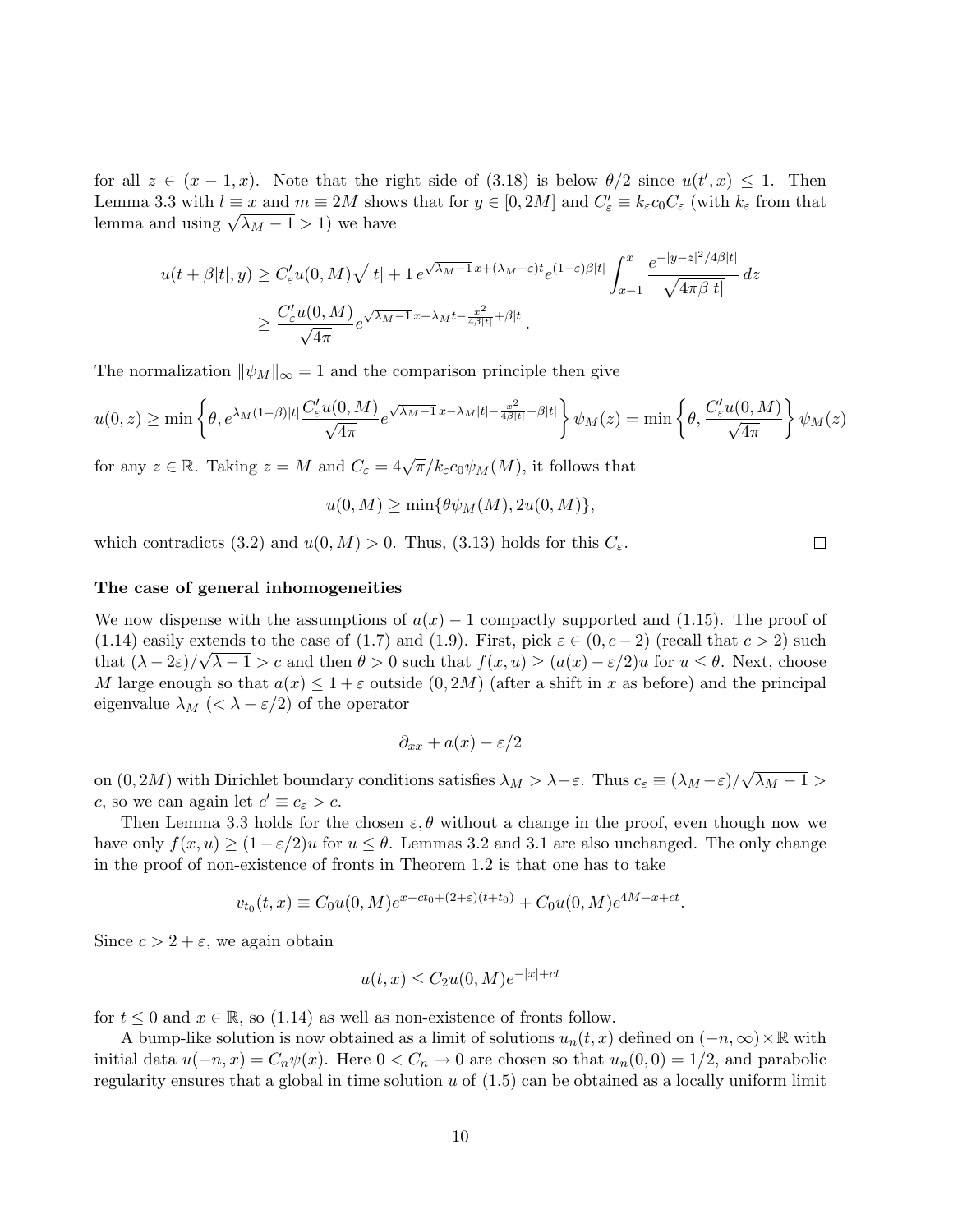on  $\mathbb{R}^2$  of  $u_n$ , at least along a subsequence. Since  $C_n e^{\lambda(t-n)} \psi(x)$  is a supersolution of (1.5), we have  $C_n e^{\lambda} \geq C_{n-1}$ . Since  $C_n e^{(\lambda - \varepsilon_n)(t-n)} \psi(x)$  is a subsolution of (1.5) on  $[-n, -n+1]$  provided

$$
\varepsilon_n \equiv \sup_{(x,u)\in\mathbb{R}\times(0,C_n e^{\lambda})} \left[ a(x) - \frac{f(x,u)}{u} \right] \quad (\leq CC_n^{\delta} e^{\lambda \delta} \text{ by (1.7)})
$$

and using  $\|\psi\|_{\infty} = 1$ , we have  $C_n e^{\lambda - \varepsilon_n} \leq C_{n-1}$ . Thus  $C_n$  decays exponentially and then so does  $\varepsilon_n$ . As a result,  $C_n e^{\lambda n} \to C_\infty \in (0,\infty)$  and so  $u_n(t,x) \leq 2C_\infty e^{\lambda t} \psi(x)$  for all large n and all  $(t,x)$ . Thus the limiting solution  $u$  also satisfies this bound and it is therefore bump-like.

The proof of uniqueness of global solutions also extends to  $(1.9)$ , but this time  $(1.15)$  is necessary in order to obtain (3.11) and to then apply Proposition 2.5 from [10].

# 4 Fronts with speeds  $c \in (2, \lambda/\sqrt{\lambda-1})$ : The proof of Theorem 1.3

First note that the proof of existence of bump-like solutions from Theorem 1.2 works for any  $a_$  > 0 and extends to  $\lambda < 2$ , so we are left with proving existence of fronts.

Assume that  $a(x) = 1$  outside  $[-M, M]$  and also (for now) that (1.15) holds. Consider any Assume that  $a(x) = 1$  outside  $[-M, M]$  and also (for now) that (1.15) holds. Construct  $c \in (2, \lambda/\sqrt{\lambda - 1})$ . We will construct a positive solution v and a sub-solution w to the PDE

$$
u_t = u_{xx} + a(x)u,
$$

such that  $w \n\leq \min\{v, \theta\}$  and both move to the right with speed c (in a sense to be specified later). It follows that v and w are a supersolution and a subsolution to  $(1.5)$ , and we will see later that this ensures the existence of a transition front  $u \in (w, v)$  for  $(1.5)$ .

For any  $\gamma \in (\lambda, 2)$  let  $\phi_{\gamma}$  be the unique solution of

$$
\phi''_{\gamma} + a(x)\phi_{\gamma} = \gamma\phi_{\gamma},\tag{4.1}
$$

with  $\phi_{\gamma}(x) = e^{-\sqrt{\gamma-1}x}$  for  $x \geq M$ . We claim that then

$$
\phi_{\gamma} > 0. \tag{4.2}
$$

Indeed, assume  $\phi_{\gamma}(x_0) = 0$  and let  $\psi_{\gamma}$  be the solution of (4.1) with  $\psi_{\gamma}(x) = e^{\sqrt{\gamma-1}x}$  for  $x \geq M$ . Then  $\phi_{\gamma} - \varepsilon \psi_{\gamma}$  would have at least two zeros for all small  $\varepsilon$  (near  $x_0$  and at some  $x_1 \gg M$ ). Since  $\gamma > \lambda = \sup \sigma(\partial_{xx}^2 + a(x))$ , this would contradict the Sturm oscillation theory, so (4.2) holds. Since there are  $\alpha_{\gamma}, \beta_{\gamma}$  such that √ √

$$
\phi_{\gamma}(x) = \alpha_{\gamma} e^{-\sqrt{\gamma - 1}x} + \beta_{\gamma} e^{\sqrt{\gamma - 1}x}
$$

for  $x \leq -M$ , it follows that  $\alpha_{\gamma} > 0$ .

This means that the function

$$
v(t,x) \equiv e^{\gamma t} \phi_{\gamma}(x) > 0
$$

is a supersolution of (1.5) (if we define  $f(x, u) \equiv 0$  for  $u > 1$ ). Notice that in the domain  $x > M$ , the graph of v moves to the right at exact speed  $\gamma/\sqrt{\gamma-1}$  as time increases. This is essentially true also for  $x \ll -M$  (since  $\phi_{\gamma}(x) \approx \alpha_{\gamma} e^{-\sqrt{\gamma-1}x}$  there), so v is a supersolution moving to the right at speed  $\gamma/\sqrt{\gamma-1}$  in the sense of Remark 1 after Theorem 1.3.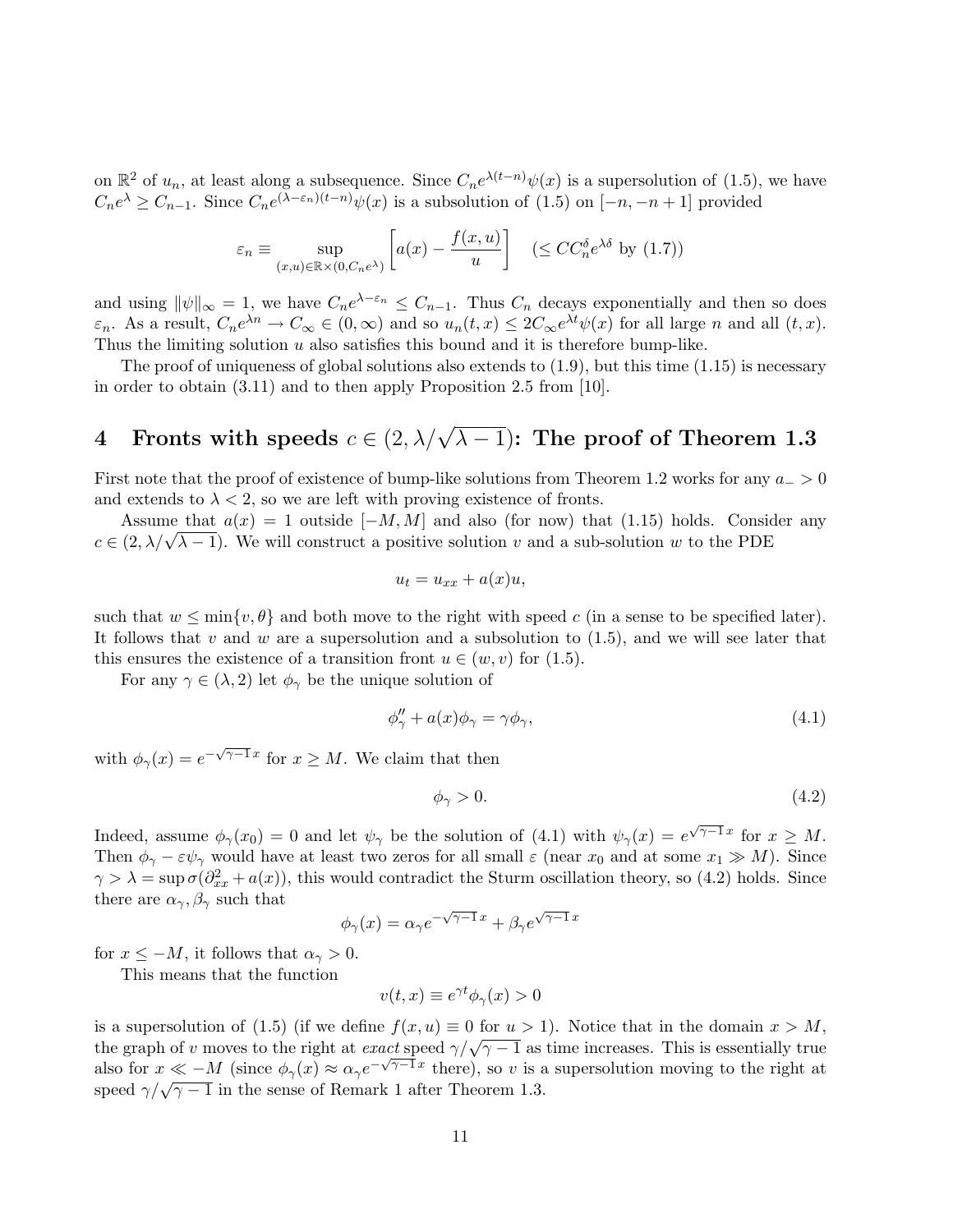Next let  $0 < \varepsilon' \leq \varepsilon$  and  $A > 0$  be large, and define

$$
w(t,x) \equiv e^{\gamma t} \phi_{\gamma}(x) - A e^{(\gamma + \varepsilon)t} \phi_{\gamma + \varepsilon'}(x).
$$

Then w satisfies

$$
w_t = w_{xx} + a(x)w - (\varepsilon - \varepsilon')Ae^{(\gamma + \varepsilon)t}\phi_{\gamma + \varepsilon'}(x). \tag{4.3}
$$

If we define  $f(x, u) \equiv 0$  for  $u < 0$ , then w will be a subsolution of (1.5) if  $\sup_{(t,x)} w(t, x) \leq \theta$ , due to (1.15). We will now show that we can choose  $\varepsilon, \varepsilon', A$  so that this is the case.

For large t such that supp  $w_+ \subseteq (M, \infty)$  (namely,  $t > \varepsilon^{-1}(\sqrt{\gamma + \varepsilon' - 1} M - \sqrt{\gamma - 1} M - \log A)$ ), the maximum  $\max_x w(t, x)$  is attained at x such that

$$
\sqrt{\gamma - 1} e^{\gamma t} e^{-\sqrt{\gamma - 1}x} = A\sqrt{\gamma + \varepsilon' - 1} e^{(\gamma + \varepsilon)t} e^{-\sqrt{\gamma + \varepsilon' - 1}x}, \tag{4.4}
$$

that is, at

$$
x_t \equiv \frac{1}{\sqrt{\gamma + \varepsilon' - 1} - \sqrt{\gamma - 1}} \left[ \varepsilon t + \log \left( A \frac{\sqrt{\gamma + \varepsilon' - 1}}{\sqrt{\gamma - 1}} \right) \right]. \tag{4.5}
$$

If we define

$$
\kappa = \kappa(\varepsilon', \gamma) \equiv \frac{\sqrt{\gamma - 1}}{\sqrt{\gamma + \varepsilon' - 1} - \sqrt{\gamma - 1}} > 0,
$$

then we have

$$
w(t, x_t) = e^{(\gamma - \varepsilon \kappa)t} A^{-\kappa} \left( \frac{\sqrt{\gamma + \varepsilon' - 1}}{\sqrt{\gamma - 1}} \right)^{-\kappa - 1} \left( \frac{\sqrt{\gamma + \varepsilon' - 1}}{\sqrt{\gamma - 1}} - 1 \right)
$$
(4.6)

for  $t \gg 1$ . So if  $\varepsilon \geq \varepsilon'$  are chosen so that  $\varepsilon \kappa = \gamma$  (this is possible because  $\gamma > 2(\gamma - 1)$ ), then  $\max_x w(t, x)$  is constant for  $t \gg 1$ .

The same argument works for  $t \ll -1$ , with  $A\alpha_{\gamma+\varepsilon}/\alpha_{\gamma}$  in place of A in  $(4.4)$ — $(4.6)$ , as well as with all three equalities holding only approximately due to the term  $\beta_{\gamma}e^{\sqrt{\gamma-1}x}$ . Nevertheless, the equalities hold in the limit  $t \to -\infty$ , and max<sub>x</sub> w(t, x) has a positive limit as  $t \to -\infty$ . Therefore  $\max_x w(t, x)$  is uniformly bounded in t, and this bound converges to 0 as  $A \to \infty$ , due to (4.6). We can therefore pick A large enough so that  $\sup_{(t,x)} w(t,x) \leq \theta$ , so that w is now a subsolution of (1.5). Note that  $\varepsilon \kappa = \gamma$  also implies that  $x_t$  (and hence w) moves to the right with speed

$$
\frac{\varepsilon}{\sqrt{\gamma + \varepsilon' - 1} - \sqrt{\gamma - 1}} = \frac{\gamma}{\sqrt{\gamma - 1}}
$$

(in the sense of  $\sup_t |x_t - \gamma t / \sqrt{\gamma - 1}| < \infty$ ).

So given  $c \in (2, \lambda/\sqrt{\lambda-1})$  let us pick  $\gamma \in (\lambda, 2)$  such that  $c = \gamma/\sqrt{\gamma-1}$  (and then choose  $\varepsilon, \varepsilon', A$  as above). Then we have a subsolution w and a supersolution v of (1.5) with  $v > \max\{w, 0\}$ ,  $\max_x w(t, x)$  bounded below and above by positive constants, with the same decay as  $x \to \infty$ , and with  $v \to \infty$  and  $w \to -\infty$  as  $x \to -\infty$ . Moreover, v and w are moving at the same speed c to the right, in the sense that points where  $\max_x w(t, x)$  is achieved and where, say,  $v(t, x) = 1/2$ , both move to the right with speed c (exact for  $t \gg 1$  and almost exact for  $t \ll -1$ ).

A standard limiting argument (see, for instance, [6]) now recovers a global in time solution to  $(1.5)$  that is sandwiched between v and w. Indeed, we obtain it as a locally uniform limit (along a subsequence if needed) of solutions  $u_n$  of (1.5) defined on  $(-n, \infty) \times \mathbb{R}$ , with initial condition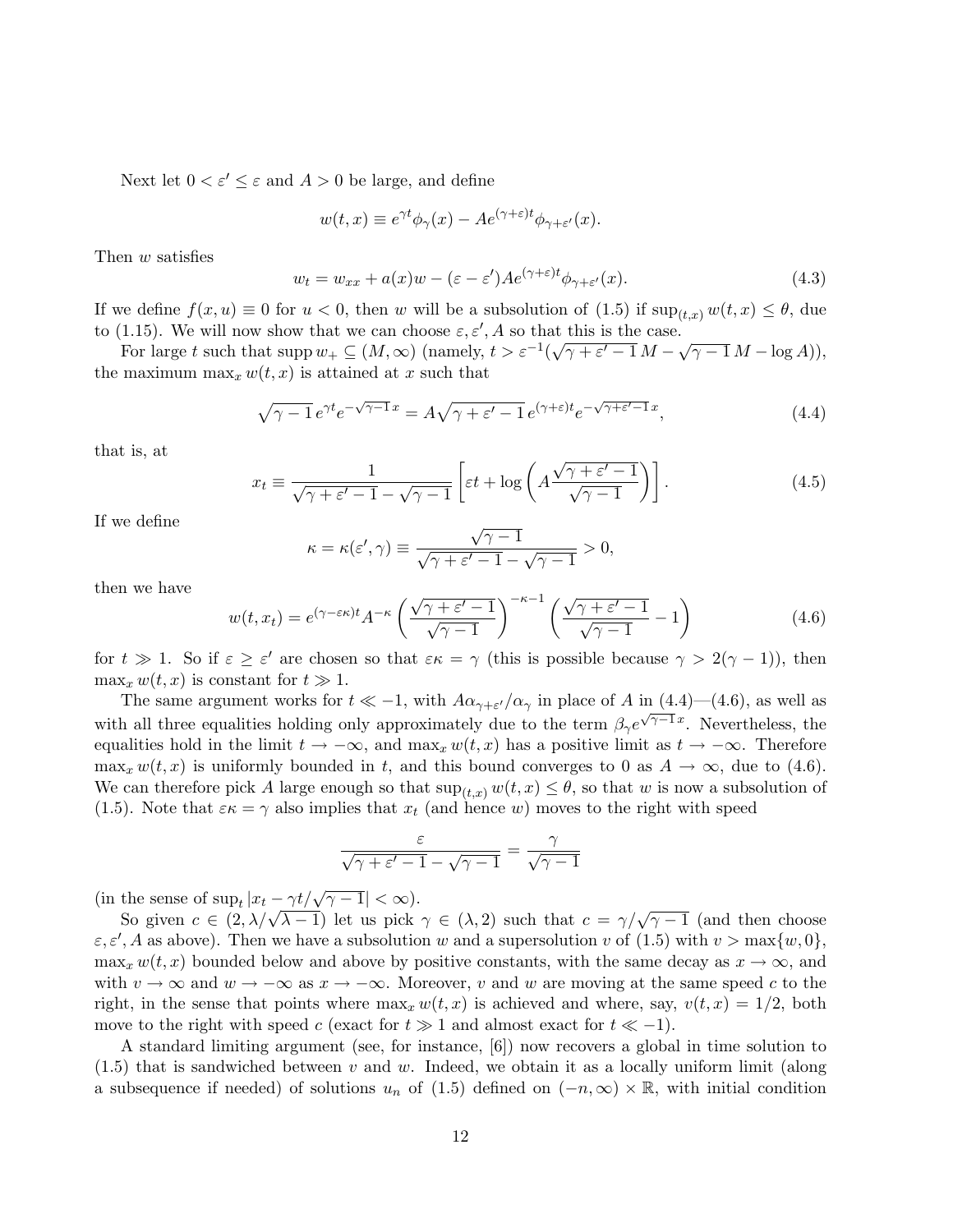$u_n(-n, x) \equiv \min\{v(-n, x), 1\}$ , so that  $u \in (\max\{w, 0\}, \min\{v, 1\})$  by the strong maximum principle. Another standard argument based on the same speed  $c$  of  $v$  and  $w$ , and uniform boundedness below of  $\max_x w(t, x)$  in t coupled with positivity of g from (1.6) on (0, 1), shows that u has to be a transition front moving with speed  $c$ , the latter in the sense of Remark 1 after Theorem 1.3.

This proves the existence-of-front part of Theorem 1.3 when (1.15) holds. In that case we could This proves the existence-or-nont part of Theorem 1.5 when (1.15) holds. In that case we could<br>even have chosen  $\varepsilon' = \varepsilon$  so that  $\varepsilon \kappa = \gamma$  because then  $\lim_{\varepsilon \to 0} \varepsilon \kappa = 2\sqrt{\gamma - 1} < \gamma < \infty = \lim_{\varepsilon \to \infty} \varepsilon \kappa$ . If we only have (1.7), we need to pick  $\varepsilon' < \varepsilon$  such that  $\varepsilon \kappa = \gamma$  and the last term in (4.3) to be larger than  $Cw(t,x)^{1+\delta}$  where  $w(t,x) > 0$ , so that w stays a subsolution of (1.5). For the latter it is sufficient if √ √

$$
(\varepsilon - \varepsilon') A e^{(\gamma + \varepsilon)t} e^{-\sqrt{\gamma + \varepsilon' - 1}x} \ge C_1 e^{-(1 + \delta)\sqrt{\gamma - 1}x}
$$
\n(4.7)

where  $w(t, x) > 0$ , with some large  $C_1$  depending on  $C$ ,  $\phi_{\gamma}, \phi_{\gamma+\varepsilon'}$ . If we let  $y \equiv x - ct = x - \gamma t/\sqrt{\gamma - 1}$ and use  $\varepsilon \kappa = \gamma$ , this boils down to

$$
\sqrt{\gamma + \varepsilon' - 1} y < (1 + \delta)\sqrt{\gamma - 1} y + \log \frac{(\varepsilon - \varepsilon')A}{C_1} \tag{4.8}
$$

when  $w(t, ct + y) > 0$ . Notice that for say  $A = 1$ , the leftmost point where  $w(x, t) = 0$  stays uniformly (in t) close to ct (say distance  $d(t) \leq d_0$ ), and only moves to the right if we increase A. unnormly (in t) close to ct (say ulstance  $u(t) \le u_0$ ), and only moves to the right if we increase A.<br>Therefore we only need to pick  $\varepsilon' < \varepsilon$  such that  $\sqrt{\gamma + \varepsilon' - 1} \le (1 + \delta)\sqrt{\gamma - 1}$  and  $\varepsilon \kappa = \gamma$ , and then  $A > 1$  large enough so that (4.8) holds for any  $y \ge -d_0$ . The rest of the proof is unchanged.  $\Box$ 

# 5 Nonexistence of fronts with speeds  $c > \lambda/\sqrt{\lambda-1}$ : The proof of Theorem 1.4

Assume  $a(x) \equiv 1$  outside  $[-M_0, M_0]$  and let us denote the roots of  $r^2 - cr + 1 = 0$  by

$$
r_{\pm}(c) = \frac{c \pm \sqrt{c^2 - 4}}{2}.
$$

Notice that if  $\lambda \leq 2$  and  $c > \lambda/\sqrt{\lambda - 1}$ , then

$$
0 < r_{-}(c) < \sqrt{\lambda - 1}
$$
 and  $r_{+}(c) > \frac{1}{\sqrt{\lambda - 1}}$ . (5.1)

Also recall that we denote by  $X(t)$  the right-most point x such that  $u(t, x) = 1/2$ . The proof of Theorem 1.4 relies on the following upper and lower exponential bounds on the solution ahead of the front (at  $x \geq X(t)$ ).

**Lemma 5.1.** Let  $c > 2$  and  $u(t, x)$  be a transition front for (1.5) moving with speed c. Then for any  $\varepsilon > 0$  there exists  $C_{\varepsilon} > 0$  such that

$$
u(t,x) \le C_{\varepsilon} e^{-(r_{-}(c)-\varepsilon)(x-X(t))} \quad \text{for } x \ge X(t). \tag{5.2}
$$

**Lemma 5.2.** Assume that the function  $a(x)$  is even and that (1.13) has a unique eigenvalue  $\lambda > 1$ . **Let**  $c > \lambda/\sqrt{\lambda - 1}$  and  $u(t, x)$  be a transition front for (1.5) moving with speed c. Then for all  $\varepsilon > 0$ , there is  $C_{\varepsilon} > 0$  and  $T > 0$  such that:

$$
u(t,x) \ge C_{\varepsilon} e^{-(r_-(c)+\varepsilon)(x-X(t))}
$$
 for  $t \ge T$  and  $x \ge X(t)$ .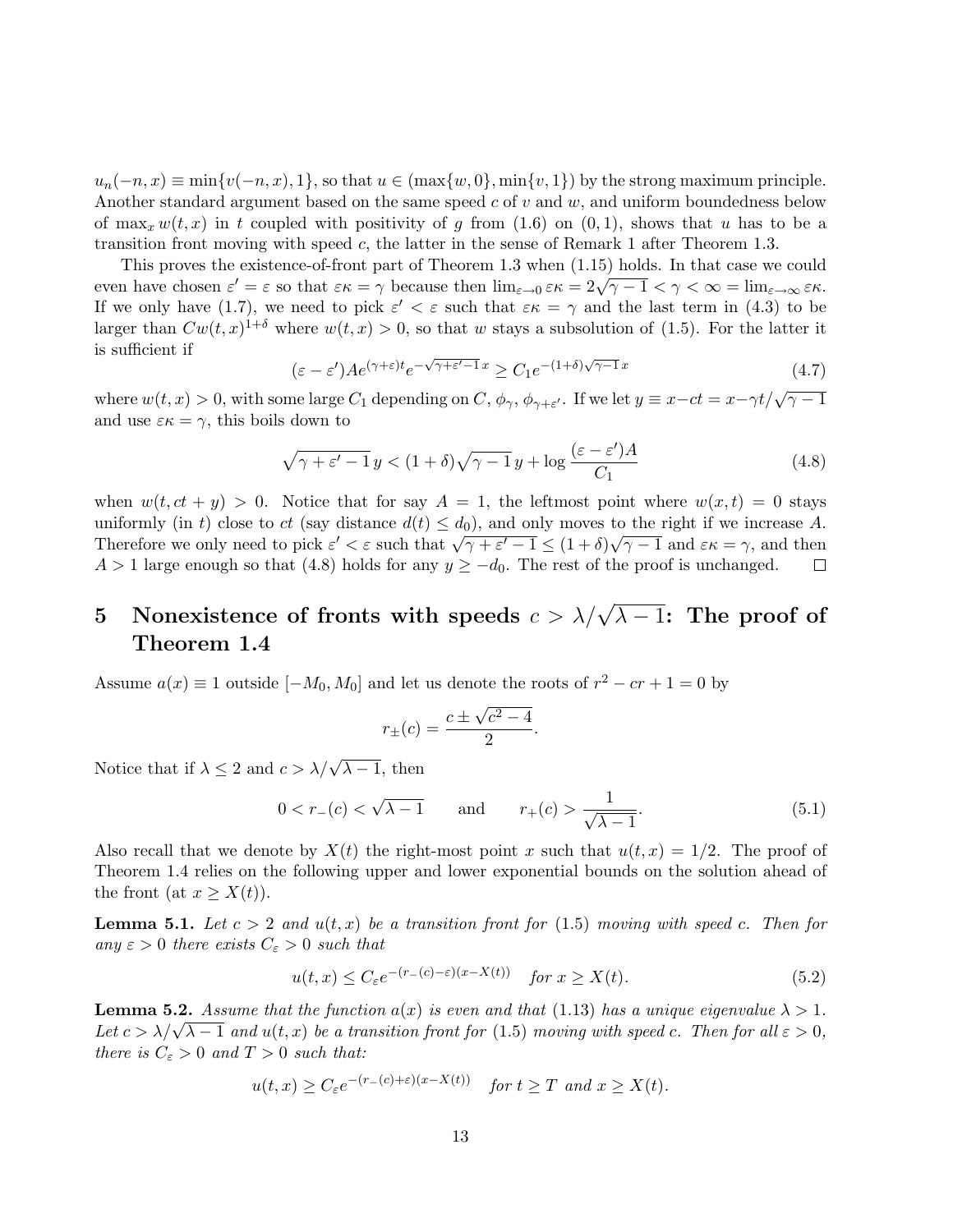**Proof of Theorem 1.4.** Let us assume  $\lambda \in (1,2]$  since the case  $\lambda > 2$  has already been proved in Theorem 1.2. Assume that there exists a transition front  $u(t, x)$  with speed

$$
c > \lambda/\sqrt{\lambda - 1}.\tag{5.3}
$$

We first wish to prove the following estimate: for all  $\varepsilon > 0$ , there exists  $C_{\varepsilon} > 0$  such that

$$
u(t,x) \le C_{\varepsilon} e^{(\lambda - \varepsilon)t - \sqrt{\lambda - \varepsilon - 1}x} \quad \text{for all } x \ge 0 \text{ and } t \le 0.
$$
 (5.4)

From Lemma 3.2, the estimate is true for  $x = 0$  and, more generally, on every bounded subset of  $\mathbb{R}_+$ , so let us extend it to the whole half-line. For this, we notice that, for all  $t \leq 0$ , we have

$$
u(t,x) \le Ce^t, \quad \text{for } x \ge 0. \tag{5.5}
$$

Indeed, the function

$$
\alpha(t) = \int_{M_0}^{+\infty} u(t, x) \, dx,
$$

which is finite due to Lemma 5.1, solves

$$
\alpha' - \alpha = -u_x(t, M_0) - \int_{M_0}^{+\infty} (u(t, x) - f(u(t, x)) dx.
$$

From parabolic regularity and (5.4) for x on compact intervals, we have  $|u_x(t, M_0)| \le Ce^{(\lambda - \varepsilon)t}$  for  $t \leq 0$ . From Lemma 5.1, the fact that u travels with a positive speed, and  $a(x) = 1$  for  $x \geq M_0$ , we have  $f(u(t, x)) = u(t, x)$  for  $x \geq M_0$  and  $t \ll -1$ . Hence we have

$$
\alpha' - \alpha = O(e^{(\lambda - \varepsilon)t})
$$

for  $t \ll -1$ , which implies  $\alpha(t) = O(e^t)$  for  $t \leq 0$  since  $\lambda > 1$ . Estimate (5.5) then follows from parabolic regularity.

Then, we set

$$
w(t,x) = e^{-t}u(t,x) - C_{\varepsilon}e^{(\lambda - \varepsilon - 1)t - \sqrt{\lambda - \varepsilon - 1}(x - M - 1)}.
$$

Since (5.4) holds on compact subsets of  $\mathbb{R}_+$ , we have

$$
w_t - w_{xx} \le 0 \text{ for } t \le 0, x \ge M_0,
$$
  

$$
w(t, M_0) \le 0 \text{ for } t \le 0.
$$

From (5.5) (and  $\lambda > 1$ ) the function w is bounded on  $\mathbb{R}_{-} \times [M_0, +\infty)$ . Consequently, it cannot attain a positive maximum, and there cannot be a sequence  $(t_n, x_n)$  such that  $w(t_n, x_n)$  tends to a positive supremum. This implies that w is negative, hence estimate (5.4) for  $x \geq M_0$  follows. It also holds on  $[0, M_0]$  due to parabolic regularity.

Let us now turn to positive times. The function  $v(t, x) = u(t, x + ct)$  solves

$$
v_t - v_{xx} - cv_x \le v \text{ for } t \ge 0, \ x \ge M_0,
$$
  

$$
v(t, M_0) \le 1 \text{ for } t \ge 0,
$$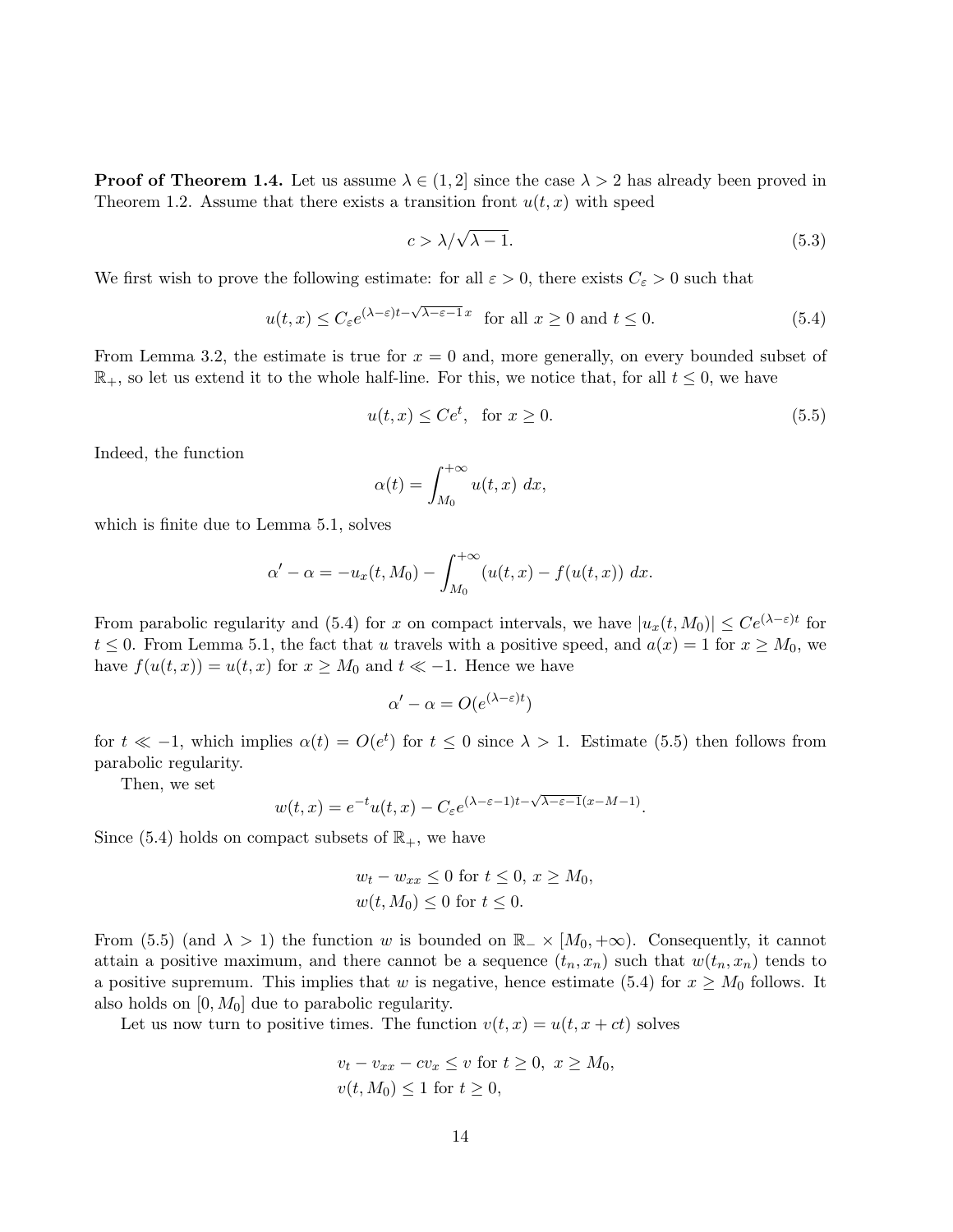$$
v(0, x) \le C_{\varepsilon} e^{-\sqrt{\lambda - 1 - \varepsilon} x},
$$

the last inequality due to (5.4). Since for small enough  $\varepsilon > 0$  we have  $r_-(c) <$ √  $\lambda - \varepsilon - 1 < r_+(c),$ the stationary function  $e^{-\sqrt{\lambda-1-\epsilon}x}$  is a super-solution to

$$
v_t - v_{xx} - cv_x = v.
$$

This in turn implies  $v(t, x) \leq C_{\varepsilon} e^{-\sqrt{\lambda - 1 - \varepsilon} x}$  for small  $\varepsilon > 0$ . Therefore,

$$
u(t,x) \le C_{\epsilon} e^{-\sqrt{\lambda - 1 - \varepsilon}(x - ct)}
$$

√ holds for all  $t \ge 0$  and  $x \ge ct + M_0$ . However, this contradicts Lemma 5.2 since  $r_-(c)$  <  $\lambda - 1.$  $\Box$ 

The rest of the paper contains the proofs of Lemmas 5.1 and 5.2.

# 6 An upper bound for fronts with speed  $c > \lambda/\sqrt{\lambda-1}$ : The proof of Lemma 5.1

It is obviously sufficient to prove that for any  $\varepsilon > 0$  there exists  $x_{\varepsilon}$  such that for any  $t \in \mathbb{R}$  we have

$$
u(t,x) \le e^{-(r_-(c)-\varepsilon)(x-X(t))} \quad \text{for } x \ge X(t) + x_{\varepsilon}.\tag{6.1}
$$

Therefore assume, towards contradiction, that there exists  $\varepsilon > 0$  and  $T_n \in \mathbb{R}$ ,  $x_n \to +\infty$  such that

$$
u(T_n, X(T_n) + x_n) \ge e^{-(r_-(c) - \varepsilon)x_n}.
$$

By the Harnack inequality, there is a constant  $\delta > 0$  such that

$$
u(T_n - 1, X(T_n) + x) \ge \delta e^{-(r_-(c) - \varepsilon)x_n} \quad \text{for } x \in [x_n, x_n + 1].
$$
 (6.2)

As u satisfies (1.11) and moves with speed c, we know that for every  $\alpha > 0$  we have

$$
\lim_{s \to +\infty} \sup_{T \in \mathbb{R}, x \ge X(T) + (c+\alpha)s} u(T+s, x) = 0.
$$

Therefore, for every  $\alpha > 0$  there is  $x_{\alpha} > 0$  such that for any  $T \in \mathbb{R}$ ,

$$
f(u(t,x)) = u(t,x) \quad \text{for } t \geq T \text{ and } x \geq X(T) + (c+\alpha)(t-T) + x_{\alpha}
$$

Then from  $u \leq 1$  we have for  $t \geq T$ 

$$
u_t - u_{xx} = a(x)u + a(x) (f(u) - u) \ge u - C \mathbf{1}_{x \le X(T) + (c+a)(t-T) + x_\alpha}
$$

with  $C = ||a||_{\infty}$ . Thus we have

$$
u(t,x) \ge e^t \int_{\mathbb{R}} \frac{e^{-\frac{(x-y)^2}{4(t-T)}}}{\sqrt{4\pi(t-T)}} u(T,y) dy - C \int_T^t \int_{-\infty}^{x_\alpha + (c+\alpha)s} \frac{e^{-\frac{(x-y)^2}{4(t-s)} + (t-s)}}{\sqrt{4\pi(t-s)}} dy ds =: I(t,x) - I(t,x)
$$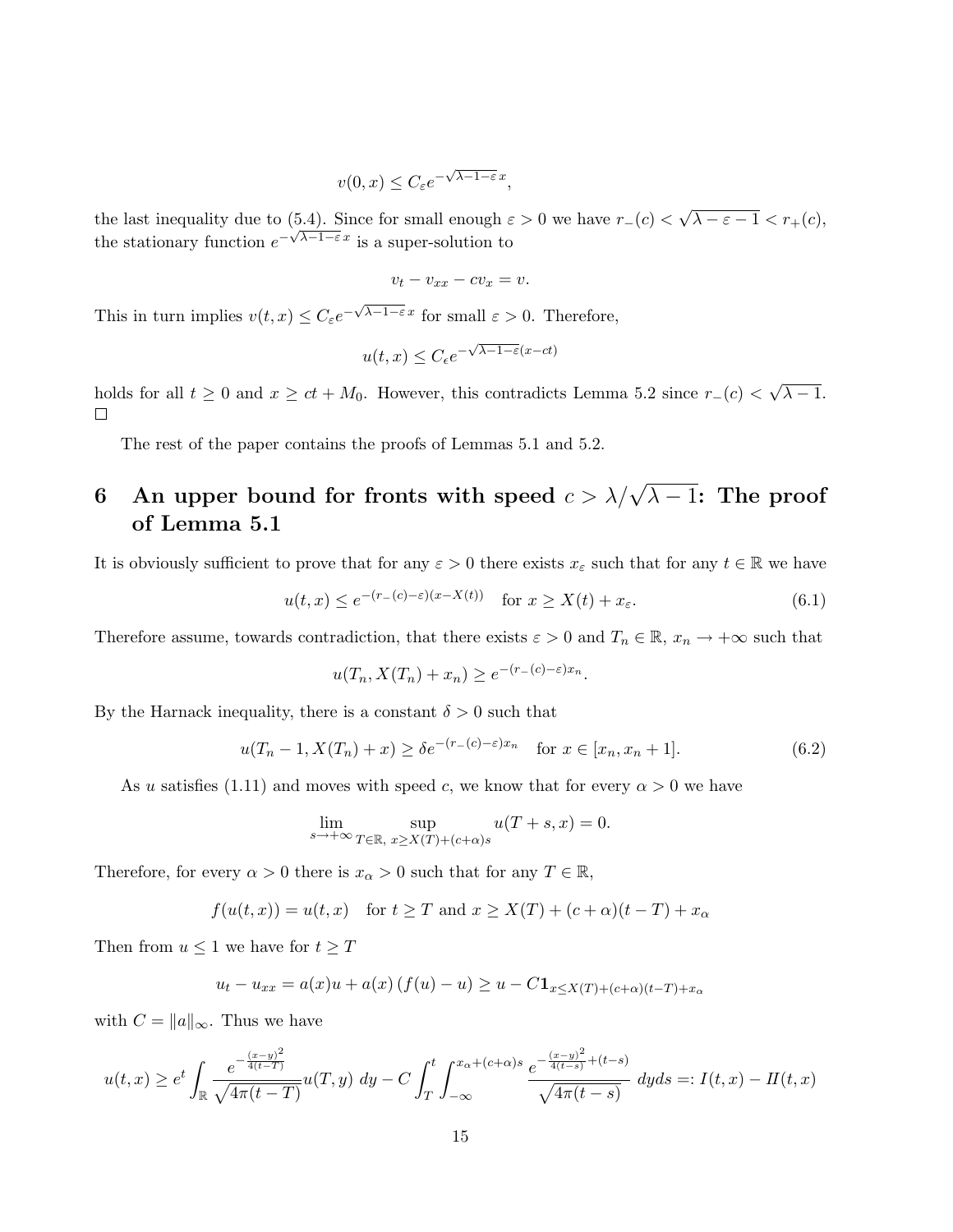We are going to evaluate  $I(t, x)$  and  $II(t, x)$  for  $T = T_n - 1$  at

$$
(t,x) = (t_n, z_n) := \left(T_n - 1 + \frac{x_n}{\sqrt{c^2 - 4}}, X(T_n) + \frac{cx_n}{\sqrt{c^2 - 4}}\right),
$$

and show that  $I(t_n, z_n) \to +\infty$  faster than  $I(t_n, z_n)$  provided  $\alpha > 0$  is small enough, giving a contradiction with  $u(t, x) \leq 1$ .

Fix n and for the sake of simplicity assume  $T_n = 1$  and  $X(T_n) = 0$  (this can be achieved by a translation in space and time). So  $T = 0$  and by  $(6.2)$  we have

$$
I(t_n, z_n) \ge e^{t_n} \int_{x_n}^{x_n+1} \frac{e^{-\frac{(z_n-y)^2}{4t_n}}}{\sqrt{4\pi t_n}} u(0, y) dy \ge \frac{\delta}{\sqrt{4\pi t_n}} e^{t_n - (r_-(c) - \varepsilon)x_n} \int_0^1 e^{-\frac{(z_n - z_n - z)^2}{4t_n}} dz.
$$

Note that for  $z \in [0,1]$  we have

$$
\frac{(z_n - x_n - z)^2}{t_n} = \frac{(z_n - x_n)^2}{t_n} + O(1),
$$

thus with some *n*-independent  $q > 0$  we have

$$
I(t_n, z_n) \ge \frac{q\delta}{\sqrt{4\pi t_n}} e^{-\frac{(z_n - x_n)^2}{4t_n} + t_n - (r_-(c) - \varepsilon)x_n}.
$$

The exponent is easily evaluated using the relations  $x_n =$ √  $\overline{c^2 - 4t_n}$ ,  $z_n - x_n = 2r_-(c)t_n$ , and The exponsion  $r_-(c)^2 + \sqrt{c^2 + \sqrt{c^2}}$  $c^2 - 4r - c$  – 1 = 0, leading to

$$
I(t_n, z_n) \ge \frac{q\delta}{\sqrt{4\pi t_n}} e^{(\varepsilon\sqrt{c^2 - 4} - \alpha)t_n}.
$$
\n(6.3)

To estimate  $II(t_n, z_n)$ , notice that we have (using  $z_n = ct_n$  and with  $z := y - z_n$ )

$$
II(t_n, z_n) \le C \int_0^{t_n} \int_{-\infty}^{x_\alpha + (c+\alpha)s - z_n} \frac{e^{t_n - s - \frac{z^2}{4(t_n - s)}}}{\sqrt{4\pi (t_n - s)}} dz ds
$$
  
=  $C \int_0^{t_n} \left( \int_{x_\alpha - c(t_n - s)}^{x_\alpha - c(t_n - s) + \alpha s} + \int_{-\infty}^{x_\alpha - c(t_n - s)} \right) \frac{e^{t_n - s - \frac{z^2}{4(t_n - s)}}}{\sqrt{4\pi (t_n - s)}} dz ds$   
=:  $\iint_1(t_n, z_n) + \iint_2(t_n, z_n).$ 

Using the estimate

$$
\int_{-\infty}^{x_{\alpha} - c(t_n - s)} \frac{e^{-\frac{z^2}{4(t_n - s)}}}{\sqrt{t_n - s}} dz \le C_{\alpha} \frac{e^{-\frac{c^2(t_n - s)}{4}}}{\sqrt{t_n - s}}
$$

and  $c > 2$ , we have  $II_2(t_n, z_n) = O(1)$  as  $n \to +\infty$ . In order to estimate  $II_1(t_n, z_n)$ , we represent  $\zeta := z + c(t_n - s) \in [x_\alpha, x_\alpha + \alpha s]$  so that

$$
t_n - s - \frac{z^2}{4(t_n - s)} = t_n - s - \frac{c^2(t_n - s)^2 + \zeta^2 - 2c(t_n - s)\zeta}{4(t_n - s)} \le \frac{c\zeta}{2} \le cx_\alpha + c\alpha t_n.
$$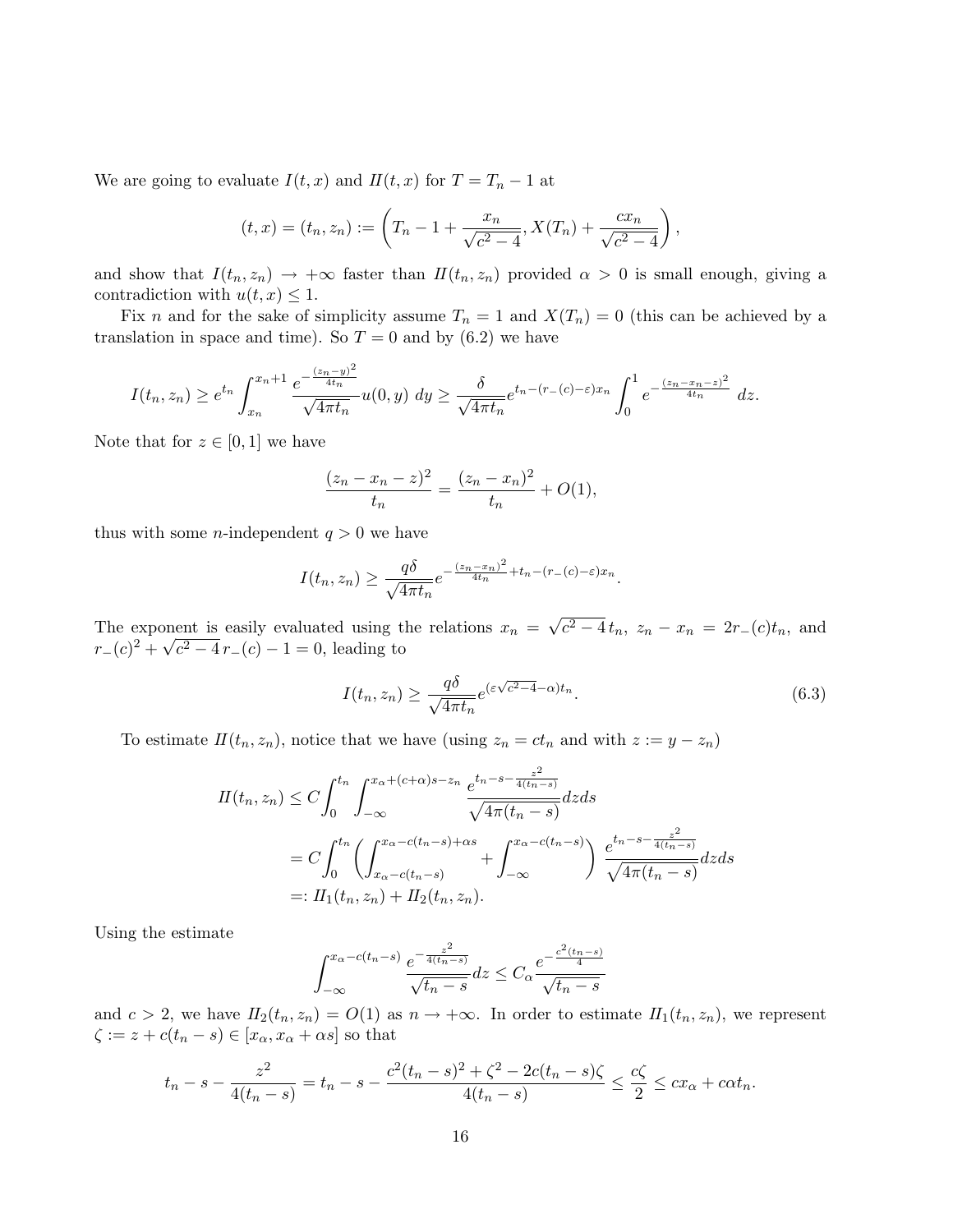It follows that

$$
II_1(t_n, z_n) \le \alpha t_n e^{cx_\alpha + c\alpha t_n} \int_0^{t_n} \frac{ds}{\sqrt{4\pi (t_n - s)}} \le C\alpha t_n^{3/2} e^{cx_\alpha + c\alpha t_n} \le C_\alpha e^{2c\alpha t_n}
$$

√  $\overline{c^2-4} - \alpha > 2c\alpha$ . Using (6.3), it follows that  $u(t_n, z_n) =$ We now choose  $\alpha > 0$  so that  $\varepsilon$  $I(t_n, z_n) - II(t_n, z_n) > 1$  for all large n, a contradiction. This finishes the proof of Lemma 5.1.  $\Box$ 

# 7 A lower bound for fronts with speed  $c > \lambda/\sqrt{\lambda-1}$ : The proof of Lemma 5.2

### 7.1 A heat kernel estimate

We will need a rather precise information on the behavior, for large x and t, of the solutions of the Cauchy problem

$$
u_t - u_{xx} - A(x)u = 0, \quad t > 0, \quad x \in \mathbb{R},
$$
  
\n
$$
u(0, x) = u_0(x).
$$
\n(7.1)

.

The function  $B(x) = A(x) - 1$  is assumed to be non-negative and to have compact support, in an interval  $[L - M_0, L + M_0]$ . Basically, A should be thought of as a translate of the function a: in the proof of Lemma 5.2 below, the number  $M_0$  will be of fixed size, the number L will vary arbitrarily. A lot – most probably, including our estimate below – is known about solutions of  $(7.1)$ . See, for instance, [18] and the references therein. However we were not able to find in the literature an estimate of the type (7.3) below. Moreover, the proof is short, so it is worth presenting it in reasonable detail. Denote by  $G(t, x, y)$  the heat kernel of (7.1), i.e. the function such that the solution  $u(t, x)$  is

$$
u(t,x) = \int_{-\infty}^{+\infty} G(t,x,y)u_0(y) dy.
$$

Let us also denote by  $H(t, z)$  the standard heat kernel:

$$
H(t,z) = \frac{e^{-z^2/4t}}{\sqrt{4\pi t}}.
$$

**Proposition 7.1.** Assume the function  $B(x - L)$  to be even and non-negative, and that the eigenvalue problem

$$
\phi_0'' + (1 + B(x - L))\phi_0 = \lambda \phi_0
$$

has a unique eigenvalue  $\lambda > 1$ . Let  $\phi_0 > 0$  be the eigenfunction with  $\|\phi_0\|_2 = 1$ . Then we have

$$
G(t, x, y) \ge e^t H(t, x - y). \tag{7.2}
$$

for all  $x, y \in \mathbb{R}$ . Conversely, if  $x < L - M_0$  and  $y > L + M_0$ , or  $y < L - M_0$  and  $x > L + M_0$ , then there is a smooth function  $\psi_0$  such that  $\psi_0(x) = O(e^{-\sqrt{\lambda-1}|x|})$  for  $|x-L| \ge 2M_0$ , and such that, for all  $\varepsilon > 0$  we have

$$
|G(t, x, y) - \left(e^{\lambda t} \phi_0(x)\phi_0(y) + e^t (H(t, .) * \psi_0)(x - y)\right)| \le Ce^{t + C|x - y|/t} H(t, x - y).
$$
 (7.3)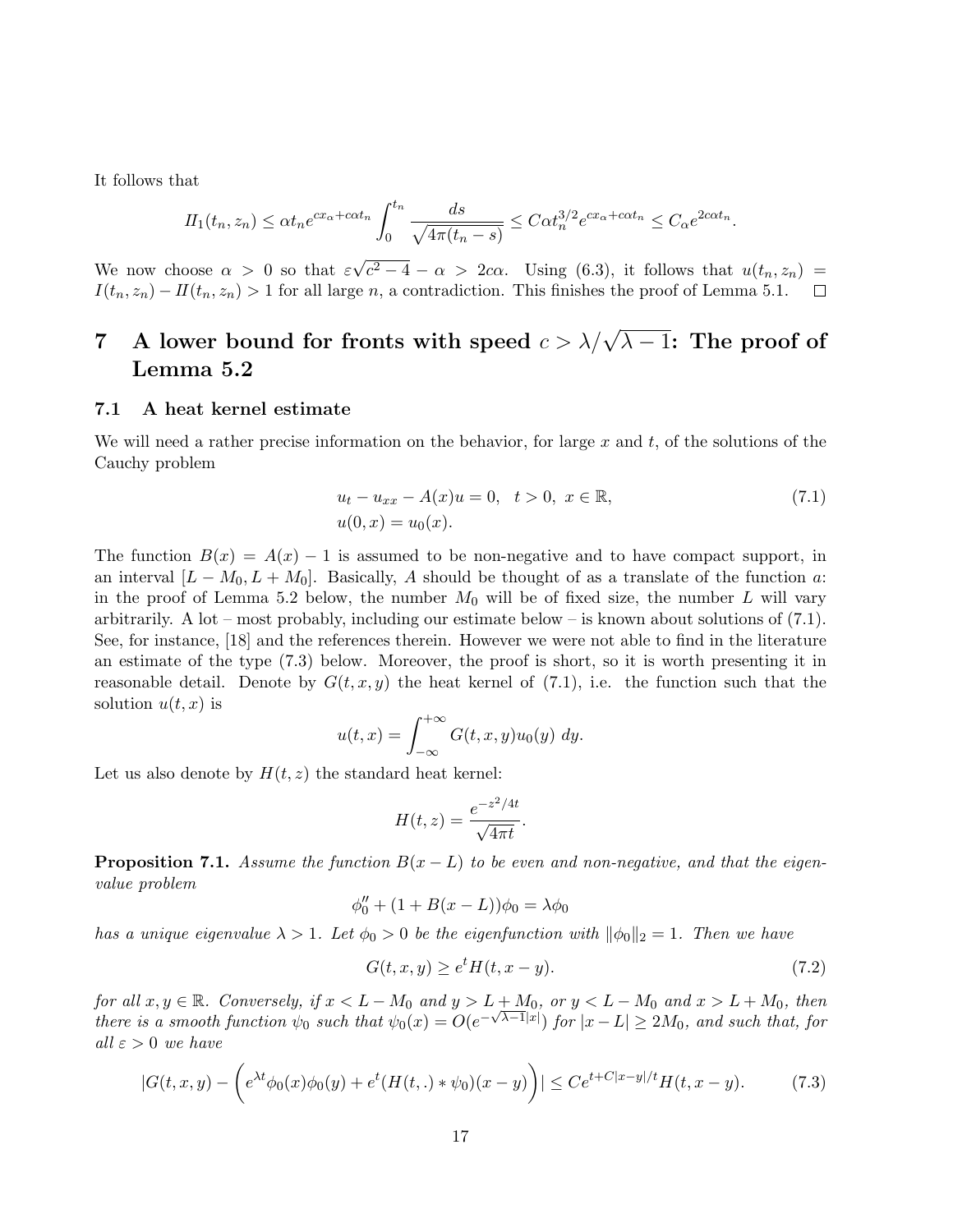Also, there is  $C > 0$ , depending on  $M_0$  but not on L, such that if  $x, y < L - M_0$  or  $x, y > L + M_0$ , we have

$$
G(t, x, y) - \left(e^{\lambda t} \phi_0(x)\phi_0(y) + e^t (H(t, .) * \psi_0)(x + y - 2L)\right) \le Ce^{t + C|x + y - 2L|/t} H(t, x + y - 2L). \tag{7.4}
$$

**Proof.** The lower bound (7.2) is obvious, because  $A(x) \geq 1$ . So, let us examine the upper bound. First, we may without loss of generality assume  $L = 0$ , the result will just follow by translating x and y by the amount L. Also, it is enough to replace  $A(x)$  by  $B(x)$  (thus we deal with a compactly supported potential), at the expense of multiplying the final result by  $e^t$ . Our proof will use some basic facts of eigenfunction expansions, see [12], that we recall now. For  $k \in \mathbb{R}^*$ , let us denote by  $f(x, k)$  the solution of

$$
-\phi'' = (B(x) + k^2)\phi, \quad x \in \mathbb{R}
$$
\n
$$
(7.5)
$$

satisfying

$$
f(x,k) = e^{ikx} \quad \text{for } x \ge M_0 \tag{7.6}
$$

and let us denote by  $g(x, k)$  the solution of (7.5) such that

$$
g(x,k) = e^{-ikx} \quad \text{for } x \le -M_0. \tag{7.7}
$$

Denoting by  $W(u(x), v(x))$  the Wronskian of two solutions u and v of (7.5), let us set

$$
a(k) = -\frac{1}{2ik}W(f(x,k),g(x,k)), \qquad b(k) = \frac{1}{2ik}W(f(x,k),g(x,-k))
$$

and

$$
c(k) = -b(-k), \quad d(k) = a(k). \tag{7.8}
$$

We have

$$
f(x,k) = a(k)g(x,-k) + b(k)g(x,k)
$$
  
\n
$$
g(x,k) = c(k)f(x,k) + d(k)f(x,-k),
$$
\n(7.9)

and  $|a(k)|^2 = 1 + |b(k)|^2$ ,  $b(-k) = \overline{b(k)}$ , and  $a(-k) = \overline{a(k)}$ . The following decompositions hold:

$$
\delta(x - y) = \phi_0(x)\phi_0(y) + \frac{1}{2\pi} \int_{-\infty}^{+\infty} f(x, k) \overline{f(y, k)} \, dk - \frac{1}{2\pi} \int_{-\infty}^{+\infty} f(x, k) f(y, k) \frac{b(-k)}{a(k)} \, dk,\tag{7.10}
$$

and

$$
\delta(x - y) = \phi_0(x)\phi_0(y) + \frac{1}{2\pi} \int_{-\infty}^{+\infty} g(x, k)\overline{g(y, k)} \, dk + \frac{1}{2\pi} \int_{-\infty}^{+\infty} g(x, k)g(y, k)\frac{b(k)}{a(k)} \, dk. \tag{7.11}
$$

These decompositions may also be viewed as a consequence of Agmon's limiting absorption principle, see [1], Theorem 4.1. Consequently, we have the representation

$$
G(t, x, y) = e^{(\lambda - 1)t} \phi_0(x) \phi_0(y) + \frac{1}{2\pi} \int_{-\infty}^{+\infty} e^{-tk^2} f(x, k) \overline{f(y, k)} \, dk
$$
  

$$
- \frac{1}{2\pi} \int_{-\infty}^{+\infty} e^{-tk^2} f(x, k) f(y, k) \frac{b(-k)}{a(k)} \, dk
$$
  

$$
= e^{(\lambda - 1)t} \phi_0(x) \phi_0(y) + \frac{1}{2\pi} \int_{-\infty}^{+\infty} e^{-tk^2} g(x, k) \overline{g(y, k)} \, dk
$$
  

$$
+ \frac{1}{2\pi} \int_{-\infty}^{+\infty} e^{-tk^2} g(x, k) g(y, k) \frac{b(k)}{a(k)} \, dk.
$$
 (7.12)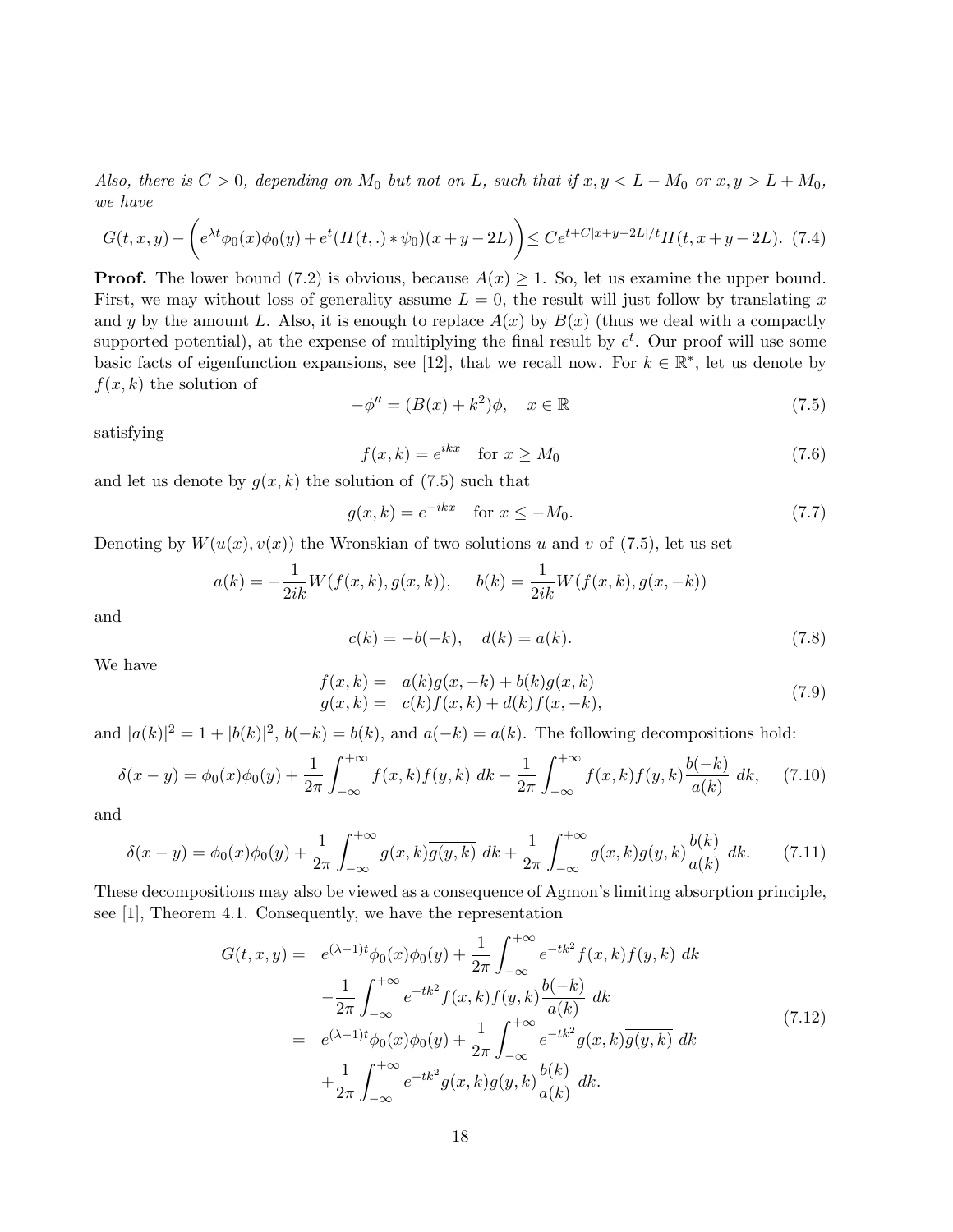Now we prove (7.3). If  $y < -M_0$  and  $x > M_0$ , the identity (7.9) and the first equality in (7.12) implies that

$$
G(t, x, y) = e^{(\lambda - 1)t} \phi_0(x) \phi_0(y) + \frac{1}{2\pi} \int_{-\infty}^{+\infty} \frac{e^{-tk^2}}{a(-k)} e^{ik(x-y)} dk
$$
  
=  $e^{(\lambda - 1)t} \phi_0(x) \phi_0(y) + (H(t, \cdot) * F_1)(x - y)$  (7.13)

where  $F_1$  is the inverse Fourier Transform of  $\frac{1}{a(-k)}$ . By using the second equality in (7.12), we see that the same holds for  $y > M_0$  and  $x < -M_0$ . This function  $F_1$  may be estimated by (7.10) and (7.9) if  $y < -M_0$  and  $x > M_0$ :

$$
-\phi_0(x)\phi_0(y) = \frac{1}{2\pi} \int_{-\infty}^{+\infty} f(x,k) \left( \overline{f(y,k)} - f(y,k) \frac{b(-k)}{a(k)} \right) dk
$$
  
\n
$$
= \frac{1}{2\pi} \int_{-\infty}^{+\infty} \left( a(k)e^{ikx} + b(k)e^{-ikx} \right) \left( e^{-iky} - e^{iky} \frac{b(-k)}{a(k)} \right) dk
$$
  
\n
$$
= \frac{1}{2\pi} \int_{-\infty}^{+\infty} \frac{|a(k)|^2 - |b(k)|^2}{a(-k)} e^{ik(x-y)} dk
$$
  
\n
$$
= \frac{1}{2\pi} \int_{-\infty}^{+\infty} \frac{e^{ik(x-y)}}{a(-k)} dk.
$$

The same is true for  $y < -M_0$  and  $x > M_0$ , one just has to use (7.11) and (7.9). Therefore,

$$
F_1 = \psi_0 + T_0,\tag{7.14}
$$

where  $\psi_0(x) = c_0 e^{-\sqrt{\lambda-1}|x|}$  for  $|x| \ge 2M_0$ ,  $T_0$  is a compactly supported distribution, and where we have made the abuse of notation consisting in using the argument  $x$  in a distribution. Combining this with (7.13) we obtain

$$
G(t, x, y) = e^{(\lambda - 1)t} \phi_0(x) \phi_0(y) + (H(t, .) * \psi_0)(x - y) + (H(t, .) * T_0)(x - y)
$$

and estimate (7.3) is concluded by a standard distributional computation. Now we prove (7.4). If x and y are on the same side, say  $x \geq M$  and  $y \geq M$ , then (7.12) implies

$$
G(t, x, y) = e^{(\lambda - 1)t} \phi_0(x) \phi_0(y) + \frac{1}{2\pi} \int_{-\infty}^{+\infty} e^{-tk^2 + ik(x-y)} dk - \frac{1}{2\pi} \int_{-\infty}^{+\infty} e^{-tk^2 + ik(x+y)} \frac{b(-k)}{a(k)} dk
$$
  
=  $e^{(\lambda - 1)t} \phi_0(x) \phi_0(y) + H(t, x - y) + (H(t, \cdot) * F_2)(x + y)$ , for  $x \ge M$ ,  $y \ge M$  (7.15)

where  $F_2$  is the inverse Fourier transform of the function  $b(-k)/a(k)$ . Similarly,

$$
G(t, x, y) = e^{(\lambda - 1)t} \phi_0(x) \phi_0(y) + \frac{1}{2\pi} \int_{-\infty}^{+\infty} e^{-tk^2 - ik(x - y)} dk - \frac{1}{2\pi} \int_{-\infty}^{+\infty} e^{-tk^2 - ik(x + y)} \frac{b(k)}{a(k)} dk
$$
  
=  $e^{(\lambda - 1)t} \phi_0(x) \phi_0(y) + H(t, x - y) + (H(t, \cdot) * F_3)(x + y)$ , for  $x \le -M, y \le -M,$  (7.16)

where  $F_3$  is the Fourier transform of the function  $b(k)/a(k)$ . It follows from [12], that  $F_2$  and  $F_3$ are  $W^{1,1}$  functions. From the relations (7.9) and decomposition (7.10), we find that

$$
F_2(x+y) = \frac{1}{2\pi} \int_{-\infty}^{+\infty} e^{ik(x+y)} \frac{b(-k)}{a(k)} dk = \phi_0(x)\phi_0(y), \text{ for } x \ge M_0, y \ge M_0.
$$
 (7.17)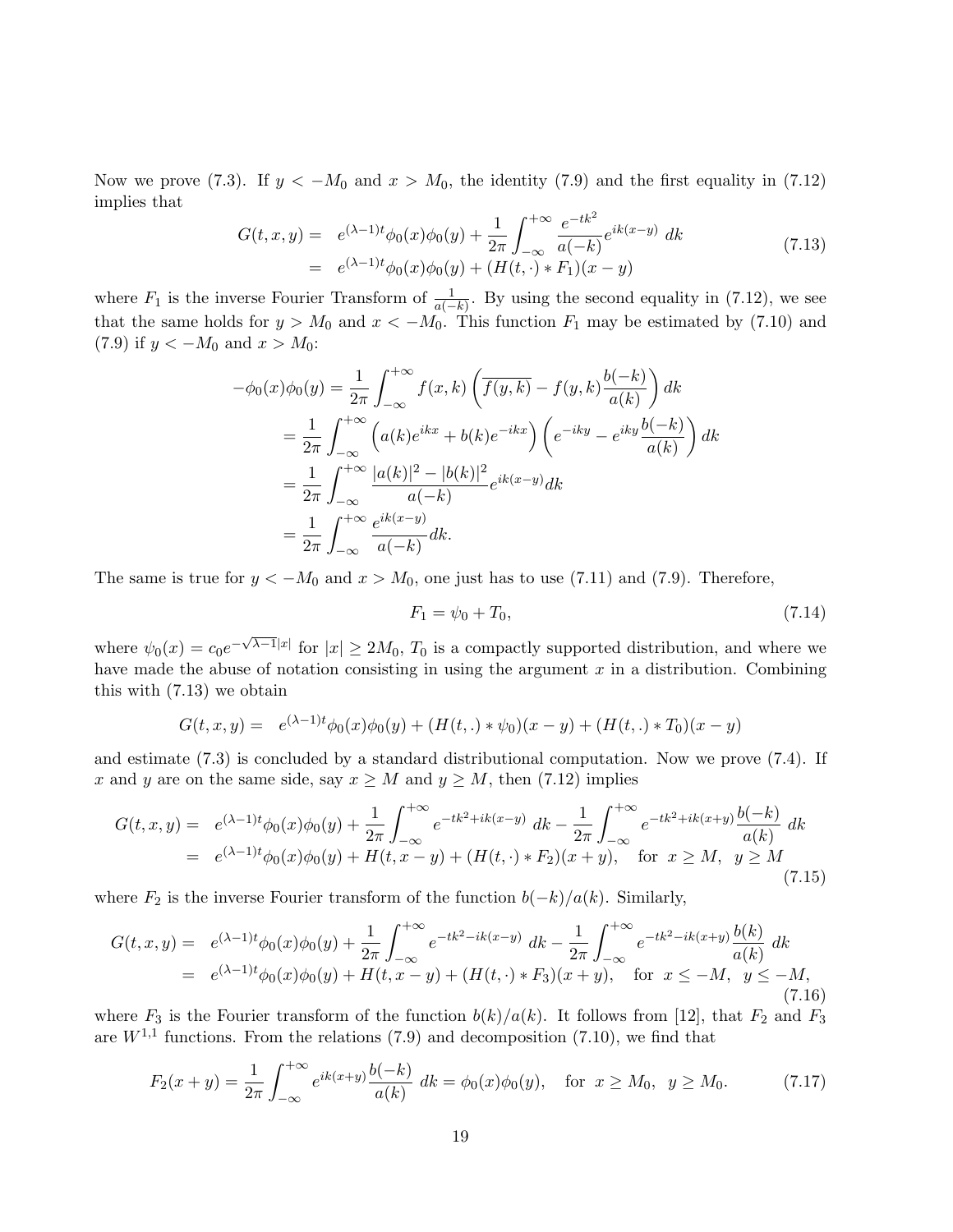Consequently,  $F_2(z) = c_1 e^{-\sqrt{\lambda-1}|z|}$  for  $z > 2M_0$ . In the same fashion we have, from the decomposition (7.11),

$$
F_3(x+y) = -\frac{1}{2\pi} \int_{-\infty}^{+\infty} e^{-ik(x+y)} \frac{b(k)}{a(k)} \, dk = \phi_0(x)\phi_0(y) \quad \text{for } x \le -M_0, \ y \le -M_0. \tag{7.18}
$$

From the evenness of B and the relations (7.8), the function  $b(k)$  is purely imaginary, so  $b(-k)/a(k) =$  $\overline{b(k)}/a(k) = -b(k)/a(k)$ . Thus,  $F_3(z) = F_2(-z)$ . And so, similarly to (7.14) there holds

$$
F_i = \psi_0 + T_i, \quad i \in 2, 3
$$

where  $T_2$  and  $T_3$  are  $W^{1,1}$  functions supported in  $(-\infty, 2M_0)$  and  $(-2M_0, \infty)$ , respectively. So, for  $x \geq M_0$  and  $y \geq M_0$ , estimate (7.4) now follows from (7.15), since

$$
|(H(t,\cdot)*T_2)(x+y)| = \left|\int_{-\infty}^{2M_0} H(t,x+y-z)T_2(z) dz\right| \leq H(t,x+y-2M_0) ||T_2||_1
$$

The same argument is valid for  $x \leq -M_0$  and  $y \leq -M_0$  using (7.16).

Proposition 7.1 admits the following corollary, which takes care of what happens when  $y$  is in the support of B.

**Corollary 7.2.** Let  $\psi_0$  be defined as in Proposition 7.1. There is a constant C such that if  $y \in [L-M_0, L+M_0]$  and  $x \notin [L-M_0, L+M_0]$ , we have

$$
G(t, x, y) - \left(e^{\lambda t} \phi_0(x)\phi_0(y) + (e^t H(t, .) * \psi_0)(x - L)\right) \le Ce^{t + C|x - L|/t} H(t, x - L).
$$
 (7.19)

The proof is similar to that of the proposition, and is omitted.

### 7.2 Proof of Lemma 5.2

Assume the conclusion of Lemma 5.2 to be false. Then there exists a sequence  $T_n \to +\infty$ , and a sequence  $x_n \to +\infty$  such that

$$
u(T_n, X(T_n) + x_n) \le e^{-(r_-(c) + \varepsilon)x_n}.\tag{7.20}
$$

 $\Box$ 

### Extending (7.20) to a large interval

We are going to apply the Harnack inequality in the following way: if  $u(t, x)$  is a global solution (in time and space) of a linear parabolic equation on  $(t, x) \in \mathbb{R} \times \mathbb{R}$ , there exists a universal constant  $\rho \in (0,1)$  such that

$$
u(t, x) \ge \rho u(t - 1, x + \xi)
$$
, for all  $t, x \in \mathbb{R}$  and all  $\xi \in [-1, 1]$ .

Thus, for all  $\xi \in [-1,1]$  and all  $t \in \mathbb{R}$  and  $x \in \mathbb{R}$ , and any non-negative integer  $p \in \mathbb{N}$  we have

$$
u(t,x) \ge \rho^p u(t-p, x+p\xi). \tag{7.21}
$$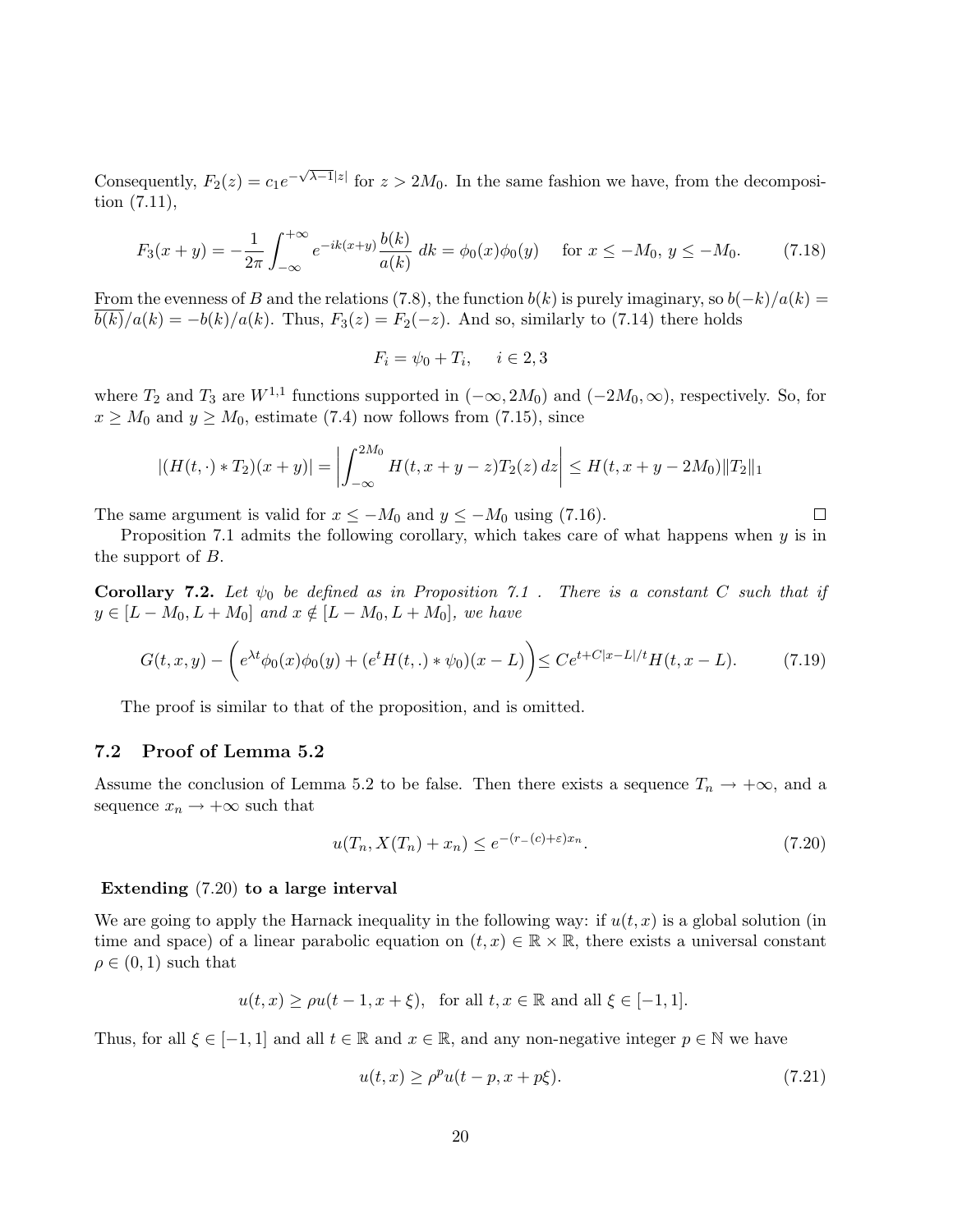Then, assumption  $(7.20)$  on u together with  $(7.21)$  translate into

$$
u(T_n - p, X(T_n) + x_n + p\xi) \le \rho^{-p} e^{-(r_-(c) + \varepsilon)x_n}
$$
  
=  $\rho^{-p} e^{-(r_-(c) + \varepsilon)[X(T_n - p) - X(T_n)]} e^{-(r_-(c) + \varepsilon)(x_n - [X(T_n - p) - X(T_n)])},$  (7.22)

for all  $\xi \in [-1, 1]$ . Note that, as  $u(t, x)$  is a front moving with the speed c, there exists a constant  $B > 0$  so that

$$
X(T_n) - 2c(p+B) \le X(T_n - p) \le X(T_n) + \frac{c}{2}(-p+B). \tag{7.23}
$$

We are going to choose p as a small fraction of  $x_n$ , that is,  $p = [\eta x_n]$  where [x] denotes the integer part of x, and  $\eta > 0$  is small. Then, for any  $x \in [(1 - \eta)x_n, (1 + \eta)x_n]$  we rewrite (7.22), using also (7.23) as

$$
u(T_n - p, X(T_n) + x) \le \rho^{-p} e^{-(r_-(c) + \varepsilon)[X(T_n - p) - X(T_n)]} e^{-(r_-(c) + \varepsilon)(x - [X(T_n - p) - X(T_n)]) + (r_-(c) + \varepsilon)(x - x_n)]}
$$
  
\n
$$
\le C\rho^{-p} e^{2c(r_-(c) + \varepsilon)(p + B)} e^{-(r_-(c) + \varepsilon)(x - [X(T_n - p) - X(T_n)]) + (r_-(c) + \varepsilon)p}
$$
  
\n
$$
\le C \exp\left[ \left( -r_-(c) - \varepsilon + \frac{Kp}{x - [X(T_n - p) - X(T_n)]} \right) (x - [X(T_n - p) - X(T_n)]) \right],
$$

with a constant K that depends on c,  $\rho$  and B but not on p or x. As  $p = [\eta x_n], x_n \to +\infty$ , and  $X(T_n - p) \leq X(T_n) + cB/2$ , choosing  $\eta = \varepsilon/(1 + 2K)$  so that  $K\eta/(1 - \eta) < \varepsilon/2$  ensures that

$$
\frac{Kp}{x - [X(T_n - p) - X(T_n)]} \le \frac{\varepsilon}{2} \quad \text{for all } x \in [(1 - q\varepsilon)x_n, (1 + q\varepsilon)x_n],
$$

for *n* large enough. Here we have set  $q = 1/(1 + 2K)$ .

Let us now shift the origin of time and space placing it at  $(t, x) = (T_n - p, X(T_n - p))$ . And thus, in the new coordinates we have

$$
u_0(x) := u(0, x) \le Ce^{-(r_-(c) + \varepsilon/2)x} \quad \text{for } x \in [(1 - q\varepsilon)x_n, (1 + q\varepsilon)x_n].\tag{7.24}
$$

The support of  $a - 1$  is also shifted accordingly: it is supported in an interval  $[L - M_0, L + M_0]$ , with  $L = -X(T_n - p) < -M_0$  for large *n*.

### Reduction of  $u(t, x)$

We start from

$$
u(t,x) = S_a(t)u_0(x) - \int_0^t S_a(t-s)a(u-f(u)) ds \le S_a(t)u_0(x) - \int_0^t S_1(t-s)a(u-f(u)) ds.
$$

and we are going to evaluate it for a well chosen  $(t, x) \in \mathbb{R}_+ \times \mathbb{R}_+$ . Here  $\mathcal{S}_a$  denotes the semigroups generated by the operator  $\partial_{xx}^2 + a(x)$ , and  $S_1$  is the semigroup generated by the operator  $\partial_{xx}^2 + 1$ , with  $a(x)$  appropriately shifted to our new coordinate frame. Because  $x > 0$ , it is outside of supp $(a-1) = [L - M_0, L + M_0]$ ; we will use Proposition 7.1 and Corollary 7.2 to deal with  $S_a(t)u_0(x)$ . We have

$$
S_a(t)u_0(x) \le e^t \int H(t, x - y) \bigg( (u_0 * \psi_0)(y) + C e^{C|x - y|/t} u_0(y) \bigg) dy
$$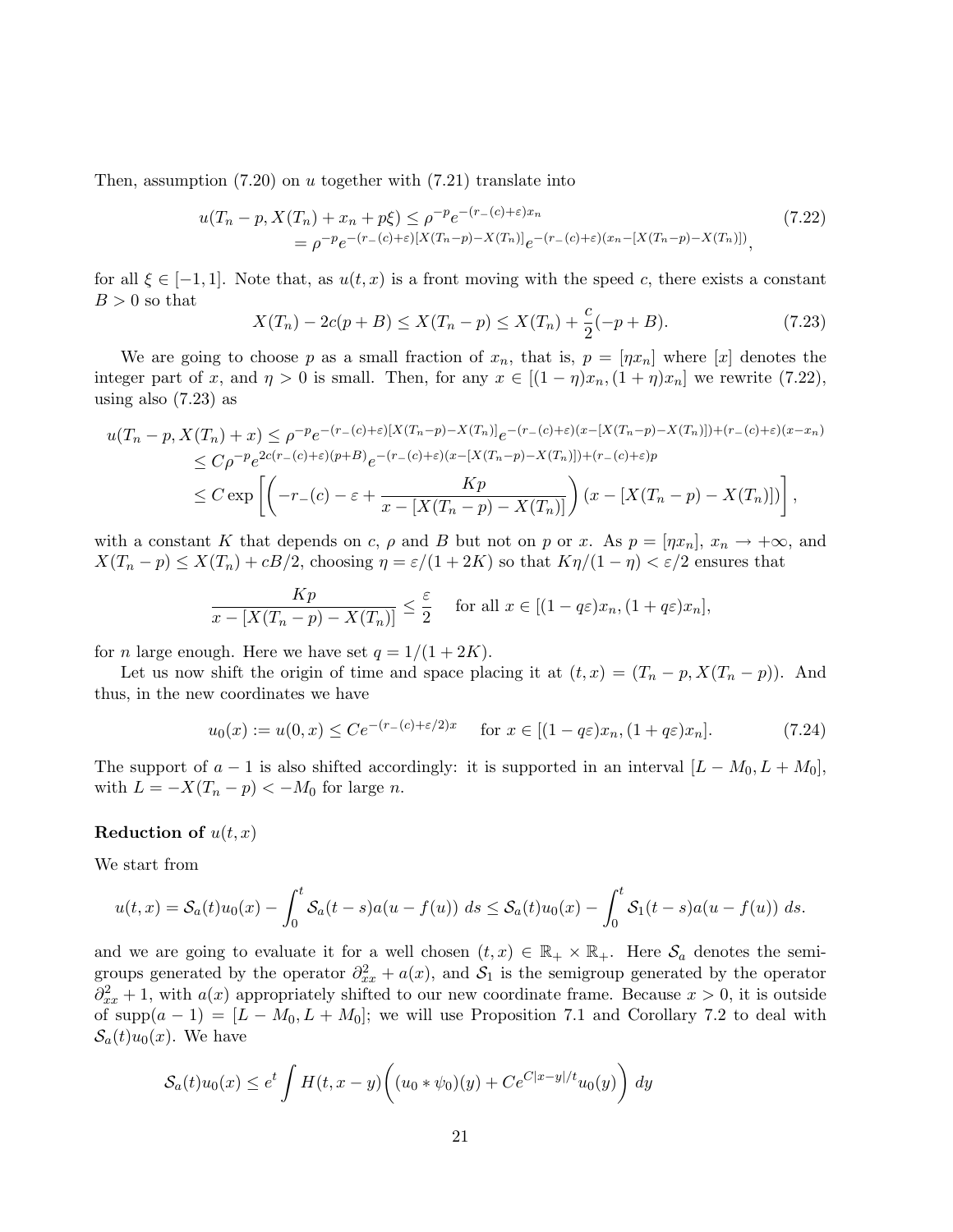+ 
$$
e^t \int E(t, x, y) \left( (u_0 * \psi_0)(y) + Ce^{C|x-y|/t} u_0(y) \right) dy + e^{\lambda t} \langle \phi_0, u_0 \rangle \phi_0(x)
$$
  
=  $u_1(t, x) + u_2(t, x) + u_3(x),$  (7.25)

where  $E(t, x, y) = 0$  if  $y < L - M_0$  (since  $x > L + M_0$ ), while

$$
E(t, x, y) = C \frac{e^{-|x+y-2L|^2/(t+1)}}{\sqrt{4\pi(t+1)}}
$$

if  $y > L - M_0$ . We will also set

$$
u_4(t,x) = \int_0^t \mathcal{S}_1(t-s)a(u - f(u)) ds.
$$
 (7.26)

We will estimate each of  $u_1, u_2, u_3$  and  $u_4$  separately at an appropriately chosen point  $(t_n, z_n)$  and show that  $u_4$  is much larger than  $u_1 + u_2 + u_3$  giving a contradiction.

### Estimate of  $u_1(t, x)$

This is the most involved, the estimates of  $u_2$  and  $u_3$  being simpler or similar. First, we anticipate that  $u_1$  will be evaluated at a point  $(t, x)$  such that t and x are both large, and x and t of the same order of magnitude. Also, in the integral expressing  $u_1$ , the integrands will be maximized at points y such that  $|x-y|$  is of order t. Hence, from standard convolutions between exponentials (and the fact that  $r_-(c) < \sqrt{\lambda - 1}$ , we do not lose any generality if we assume the existence of a function  $w_0(x)$  and a constant  $C > 0$  such that

- (i). the function  $w_0$  is bounded on  $\mathbb{R}$ ,
- (ii). there is a constant  $C > 0$  such that (even if it means restricting q a little)

for all 
$$
\delta > 0
$$
, there is  $C_{\delta} > 0$  such that  $w_0(x) \leq C_{\delta}e^{-(r_{-}(c)-\delta)x}$  for  $x > 0$ ,  
\n $w_0(x) \leq C_{\delta}e^{-(r_{-}(c)+\varepsilon)x}$  for  $x \in [(1-q\varepsilon)x_n, (1+q\varepsilon)x_n]$ ,

(iii). and we have

$$
\int H(t, x - y) \left( (u_0 * \psi_0)(y) + Ce^{C|x-y|/t} u_0(y) \right) dy \leq \int H(t, x - y) w_0(y) dy
$$
  

$$
\int E(t, x, y) \left( (u_0 * \psi_0)(y) + Ce^{C|x-y|/t} u_0(y) \right) dy \leq \int H(t, x - y) w_0(y) dy
$$

And thus, we start with

$$
u_1(t,x) \le \frac{Ce^t}{\sqrt{t}} \int_{\mathbb{R}} e^{-\frac{(x-y)^2}{4t}} w_0(y) \, dy. \tag{7.27}
$$

And, as in the proof of Lemma 5.1, we are going to estimate  $u_1(t, x)$  at the points

$$
t_n = \frac{x_n}{\sqrt{c^2 - 4}}, \quad z_n = ct_n.
$$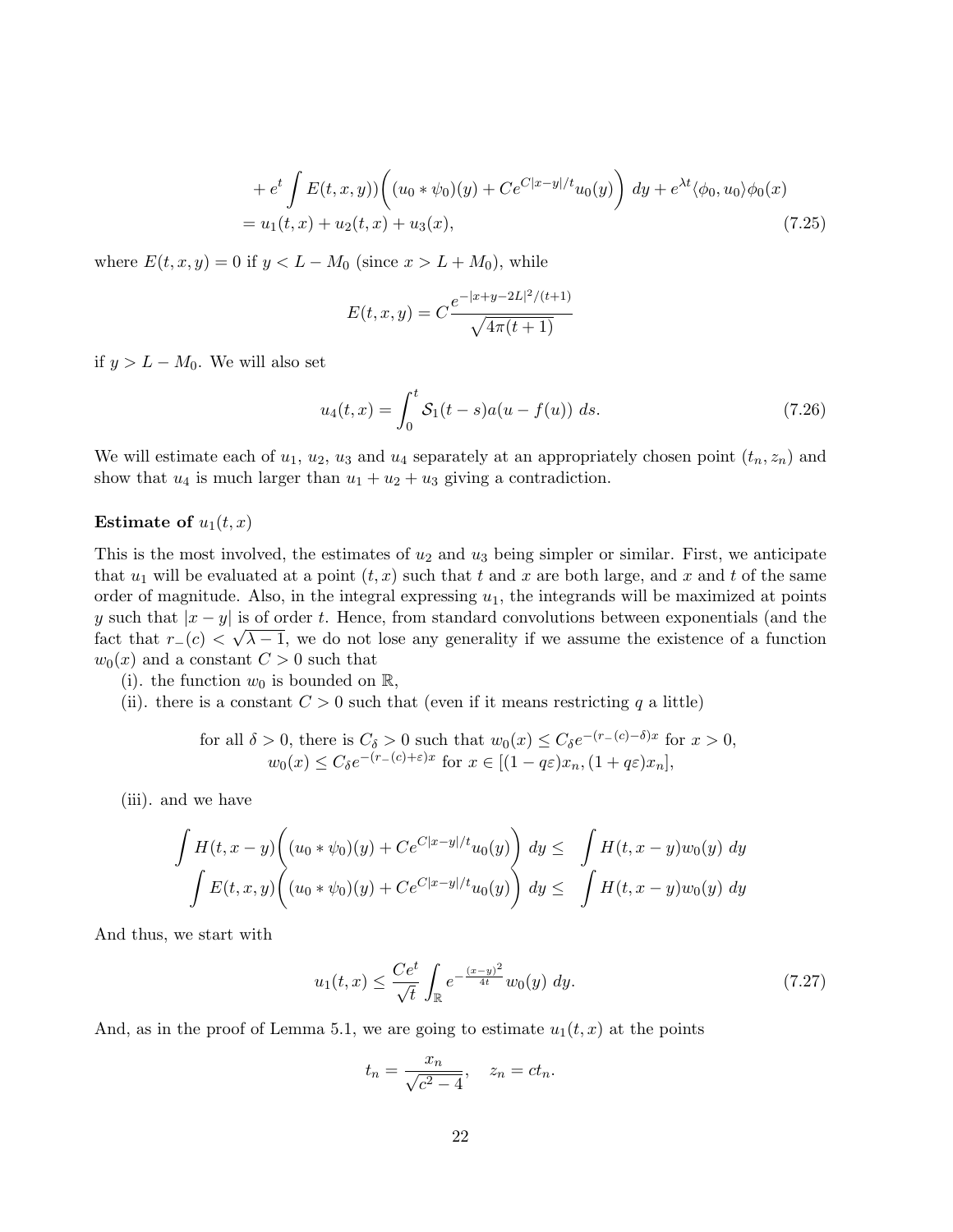Observe that for n sufficiently large,  $L + M_0 < 0$ , so  $z_n > L + M_0$ . Thus  $z_n \notin \text{supp}(a - 1)$  and the estimate (7.27) applies. Let us decompose

$$
u_1(t_n, z_n) = \frac{Ce^{t_n}}{\sqrt{t_n}} \left( \int_{-\infty}^0 + \int_0^{(1-q\varepsilon)x_n} + \int_{(1-q\varepsilon)x_n}^{(1+q\varepsilon)x_n} + \int_{(1+q\varepsilon)x_n}^{+\infty} \right) e^{-\frac{(z_n-y)^2}{4t_n}} w_0(y) dy
$$
  
 :=  $u_{11}(t_n, z_n) + u_{12}(t_n, z_n) + u_{13}(t_n, z_n) + u_{14}(t_n, z_n).$ 

As  $z_n - y \ge ct_n$  for  $y \le 0$ ,  $t_n \ge 1$ , and  $0 \le w_0(y) \le 1$ , we have

$$
u_{11}(t_n, z_n) \le Ce^{(1 - \frac{c^2}{4})t_n} \to 0 \text{ as } n \to +\infty,
$$
\n(7.28)

since  $c > 2$ . By Lemma 5.1 we have, for every  $\delta > 0$ 

$$
u_{12}(t_n, z_n) \le C_\delta \int\limits_0^{(1-q\varepsilon)x_n} e^{t_n - \frac{(ct_n - y)^2}{4t_n} - (r_-(c) - \delta)y} \frac{dy}{\sqrt{t_n}}.
$$
 (7.29)

The integrand above is maximized at the point

$$
y_{\delta} = (c - 2r + 2\delta)t_n = (\sqrt{c^2 - 4} + 2\delta)t_n = x_n + \frac{2\delta}{\sqrt{c^2 - 4}}x_n,
$$

that is  $O(\delta x_n)$  close to  $x_n$  – this is, indeed, why  $t_n$  was chosen as above. Here we have used (1.4). As  $y_{\delta} > x_n$ , the integrand in (7.29) on the interval  $[0,(1 - \varepsilon q)x_n]$  is maximized at the upper limit, leading to

$$
u_{12}(t_n, z_n) \le C \int_0^{(1-q\varepsilon)x_n} e^{(1-(r_-(c)+q\varepsilon\sqrt{c^2-4}/2)^2)t_n - (r_-(c)-\delta)(1-q\varepsilon)x_n} \frac{dy}{\sqrt{t_n}}
$$
  
 
$$
\le C\sqrt{t_n}e^{[-q^2(c^2-4)\varepsilon^2/4+\delta(1-q\varepsilon)\sqrt{c^2-4}]t_n}.
$$

Recall that  $\varepsilon < 1$ . Hence, if we choose  $\delta \leq \frac{q^2 \varepsilon^2}{100}$ 100  $\sqrt{c^2-4}$  we have

$$
-q^2\frac{(c^2-4)\varepsilon^2}{4} + \delta(1-q\varepsilon)\sqrt{c^2-4} \le -q^2\frac{(c^2-4)\varepsilon^2}{8},
$$

and therefore

$$
u_{12}(t_n, z_n) \le C_\delta \sqrt{t_n} e^{-q^2 \varepsilon^2 (c^2 - 4)t_n/8} \to 0 \text{ as } n \to +\infty.
$$
 (7.30)

Consider now  $u_{14}(t_n, z_n)$ :

$$
u_{14}(t_n, z_n) \le \frac{Ce^{t_n}}{\sqrt{t_n}} \int_{(1+q\varepsilon)x_n}^{+\infty} e^{-\frac{(z_n-y)^2}{4t_n} - (r_-(c)-\delta)y} dy = Ce^{t_n} \left[ \int_{(1+q\varepsilon)x_n}^{z_n} + \int_{z_n}^{+\infty} \right] \frac{e^{-\frac{|z_n-y|^2}{4t_n} - (r_-(c)-\delta)y}}{\sqrt{t_n}} dy
$$
  
=  $u'_{14}(t_n, z_n) + u''_{14}(t_n, z_n)$ .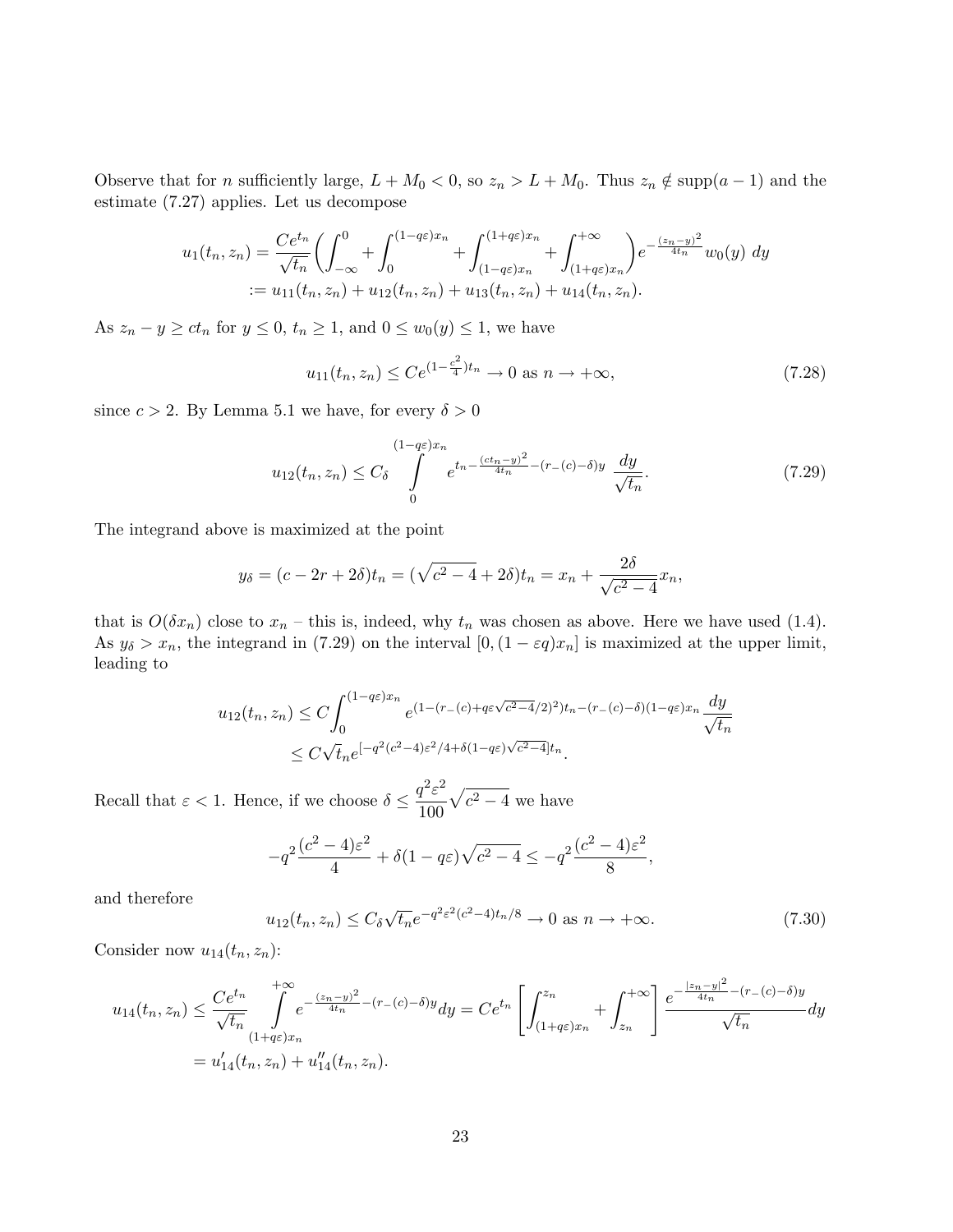For  $u''_{14}$  we have:

$$
u''_{14}(t_n, z_n) = Ce^{t_n} \int_{z_n}^{+\infty} \frac{e^{-\frac{(y-z_n)^2}{4t_n} - (r_-(c)-\delta)y}}{\sqrt{t_n}} dy \le Ce^{t_n - (r_-(c)-\delta)ct_n} = Ce^{-(r_-(c)^2 - \delta)t_n} \to 0,
$$

as  $n \to +\infty$ , while for  $u'_{14}$  we have

$$
u'_{14}(t_n, z_n) \le Ce^{t_n} \int_{(1+q\varepsilon)x_n}^{z_n} \frac{e^{-\frac{(z_n-y)^2}{4t_n} - (r_-(c)-\delta)y}}{\sqrt{t_n}} dy,
$$

and this term can be estimated exactly as  $u_{12}(t_n, z_n)$ .

We turn to  $u_{13}(t_n, z_n)$  – it is here that we use the crucial assumption (7.24). It follows from this bound on  $w_0(y)$  inside the interval of integration that

$$
u_{13}(t_n, z_n) \le C \int_{(1-q\varepsilon)x_n}^{(1+q\varepsilon)x_n} \frac{e^{t_n - \frac{(ct_n - y)^2 - C|ct_n - y|}{4t_n} - (r_-(c) + \varepsilon/2)y}}{\sqrt{4\pi t_n}} dy \le C \int_{(1-q\varepsilon)x_n}^{(1+q\varepsilon)x_n} \frac{e^{t_n - \frac{(ct_n - y)^2}{4t_n} - (r_-(c) + \varepsilon/2)y}}{\sqrt{4\pi t_n}} dy.
$$
\n(7.31)

Now, the maximum of the integrand is achieved at the point

$$
y_n = x_n - \frac{\varepsilon}{\sqrt{c^2 - 4}} x_n.
$$

At the expense of possibly decreasing q so that  $q < 1/\sqrt{c^2-4}$ , we have  $y_n < (1-q\varepsilon)x_n$ . Then the integrand in (7.31) is maximized at  $y = (1 - q\varepsilon)x_n$ , and we have, for all  $y \in [(1 - q\varepsilon)x_n, (1 + q\varepsilon)x_n]$ :

$$
-\frac{(ct_n-y)^2}{4t_n} - (r_-(c) + \frac{\varepsilon}{2})y \le -\frac{(ct_n - (1-q\varepsilon)x_n)^2}{4t_n} - (r_-(c) + \frac{\varepsilon}{2})(1-q\varepsilon)x_n \quad (7.32)
$$
  

$$
\le \left(-1 - \frac{\varepsilon}{2}\sqrt{c^2 - 4} + O(\varepsilon^2)\right)t_n.
$$

This gives, for  $\varepsilon > 0$  sufficiently small,

$$
u_{13}(t_n, z_n) \le C x_n e^{-\varepsilon t_n \sqrt{c^2 - 4}/4}
$$
\n(7.33)

and, all in all, we have the following upper bound for  $u_1(t_n, z_n)$ :

$$
u_1(t_n, z_n) \le C\sqrt{t_n}e^{-\varepsilon t_n\sqrt{c^2 - 4}/4} + C_\delta\sqrt{t_n}e^{-q^2\varepsilon^2(c^2 - 4)t_n/8}.\tag{7.34}
$$

### The estimate for  $u_2(t_n, z_n)$

The quantity  $L + M_0$  is bounded from above by a universal constant, so

$$
u_2(t_n, z_n) \le \frac{Ce^{t_n}}{\sqrt{t_n}} \int_{L-M_0}^{\infty} e^{-\frac{|z_n + y - 2L|^2}{4t_n}} w_0(y) dy = Ce^{t_n} \int_{(z_n - (L+M_0))/\sqrt{4t_n}}^{\infty} e^{-y^2} dy \le Ce^{t_n - z_n^2/(4t_n)}
$$
  
 
$$
\le Ce^{(1 - c^2/4)t_n}.
$$
 (7.35)

This will decay exponentially fast since  $c > 2$ .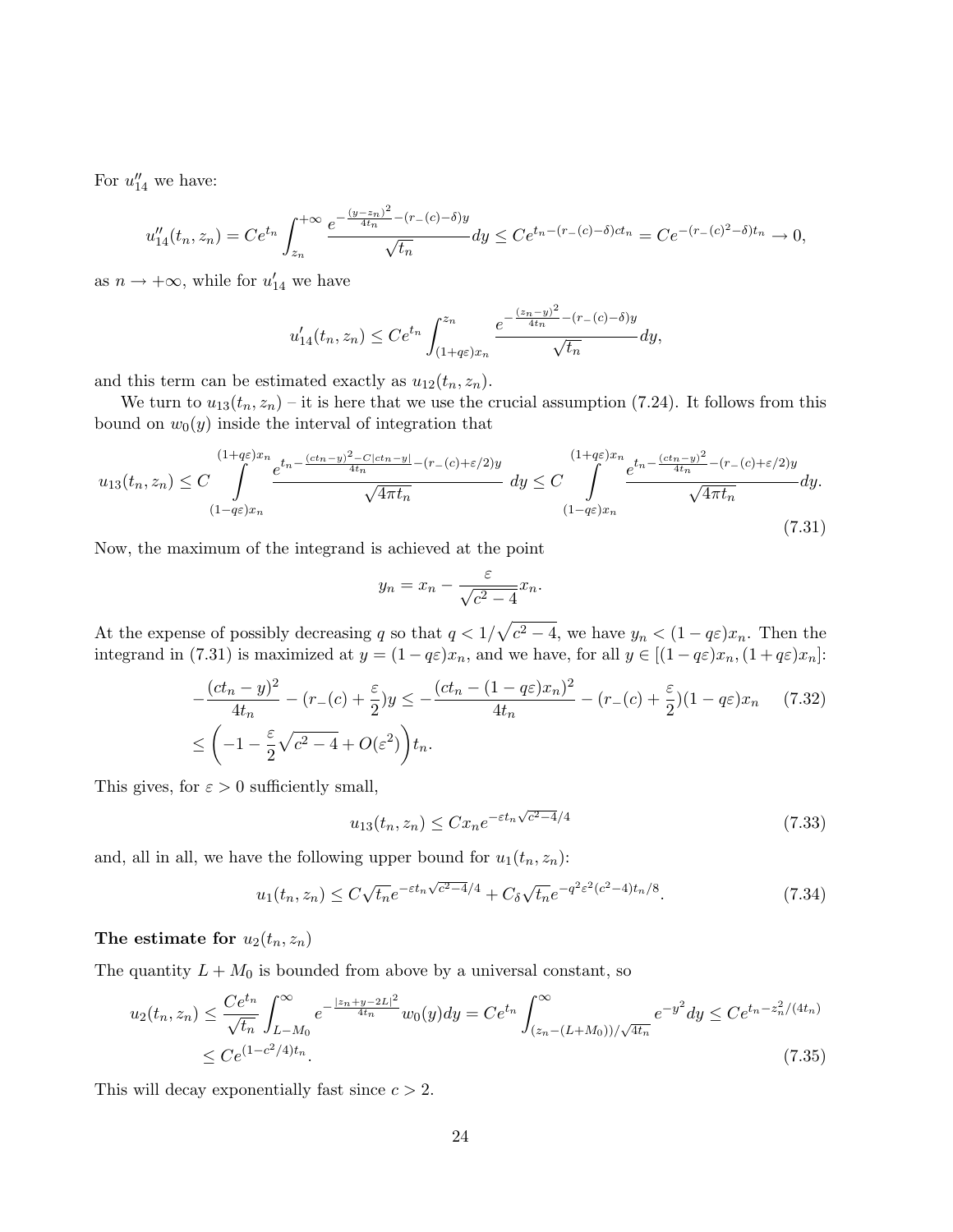Estimate of  $u_3(t_n, z_n)$ 

The last term we need to consider is the eigenvalue contribution:

$$
u_3(t,x) = e^{\lambda t} \phi_0(x) \int \phi_0(y) w_0(y) dy,
$$

and this is also easy: we have

$$
u_3(t_n, z_n) \le Ce^{\lambda t_n - \sqrt{\lambda - 1}z_n} = Ce^{(\lambda - c\sqrt{\lambda - 1})t_n},\tag{7.36}
$$

and this quantity will also decay exponentially fast because  $c > \lambda/\sqrt{\lambda - 1}$ .

### The estimate for  $u_4(t_n, z_n)$

We wish to show that  $u_4(t_n, z_n)$  goes to 0 as  $n \to +\infty$  slower than the first three terms. As the front is moving with the speed c, for any small  $\delta > 0$ , there exists a large  $x_{\delta} > 0$  such that

$$
u(t,x) \ge \frac{1}{2}
$$
 for  $x \le (c - \delta)t - x_{\delta}$  and  $t \ge 0$ .

By our assumption on  $f(u)$  there is a constant  $C > 0$  such that  $u - f(u) \ge C$  for all  $u \in [1/2, 1]$ . Therefore, as  $a(x) \ge a_0 > 0$ , we have

$$
u_4(t_n, z_n) \ge a_0 \int_0^{t_n} \int_{\mathbb{R}} \frac{e^{t_n - s - \frac{(ct_n - y)^2}{4(t_n - s)}}}{\sqrt{4\pi (t_n - s)}} (u(s, y) - f(u(s, y))) ds dy
$$
  
 
$$
\ge C \int_0^{t_n} \int_{(c-\delta)s - x_\delta - 1}^{(c-\delta)s - x_\delta} \frac{e^{t_n - s - (ct_n - y)^2 / 4(t_n - s)}}{\sqrt{(t_n - s)}} ds dy.
$$
 (7.37)

The change of variables  $y = (c - \delta)s - x_{\delta} + z$  in the last integral yields

$$
u_4(t_n, z_n) \ge \frac{C}{\sqrt{t_n - s}} \int_0^{t_n} \int_{-1}^0 e^{t_n - s - (c(t_n - s) + \delta s + x_\delta - z)^2 / 4(t_n - s)} ds dy.
$$

We have, for  $z \in (-1,0)$  and  $0 \leq s < t_n - 1$ :

$$
\Psi_{\delta}(s, t_n, z) := t_n - s - \frac{(c(t_n - s) + \delta s + x_{\delta} - z)^2}{4(t_n - s)}
$$
  
=  $(1 - \frac{c^2}{4})(t_n - s) - \frac{c\delta s}{2} - \frac{\delta^2 s^2}{4(t_n - s)} - 2(x_{\delta} - z)\frac{c(t_n - s) + \delta s}{4(t_n - s)} - \frac{(x_{\delta} - z)^2}{4(t_n - s)}.$ 

We evaluate the integral on the time interval  $(1 - \gamma_1)t_n \leq s \leq (1 - \gamma_2)t_n$  with  $0 < \gamma_2 < \gamma_1 \ll 1$ to be chosen. There is a constant  $C_{\delta,\gamma}$  that depends on  $\gamma_{1,2}$  and  $\delta$  but not on n such that for all  $z \in [-1,0]$  and all s in this interval we have

$$
\Psi_{\delta}(s, t_n, z) \geq (1 - \frac{c^2}{4})(t_n - s) - \frac{c\delta s}{2} - \frac{\delta^2 s^2}{4(t_n - s)} - C_{\delta, \gamma}
$$
  
 
$$
\geq \left( (1 - \frac{c^2}{4})\gamma_1 - \frac{c}{2}\delta - \frac{\delta^2 (1 - \gamma_2)^2}{4\gamma_2} \right) t_n - C_{\delta, \gamma} := -A_{\delta, \gamma} t_n - C_{\delta, \gamma}.
$$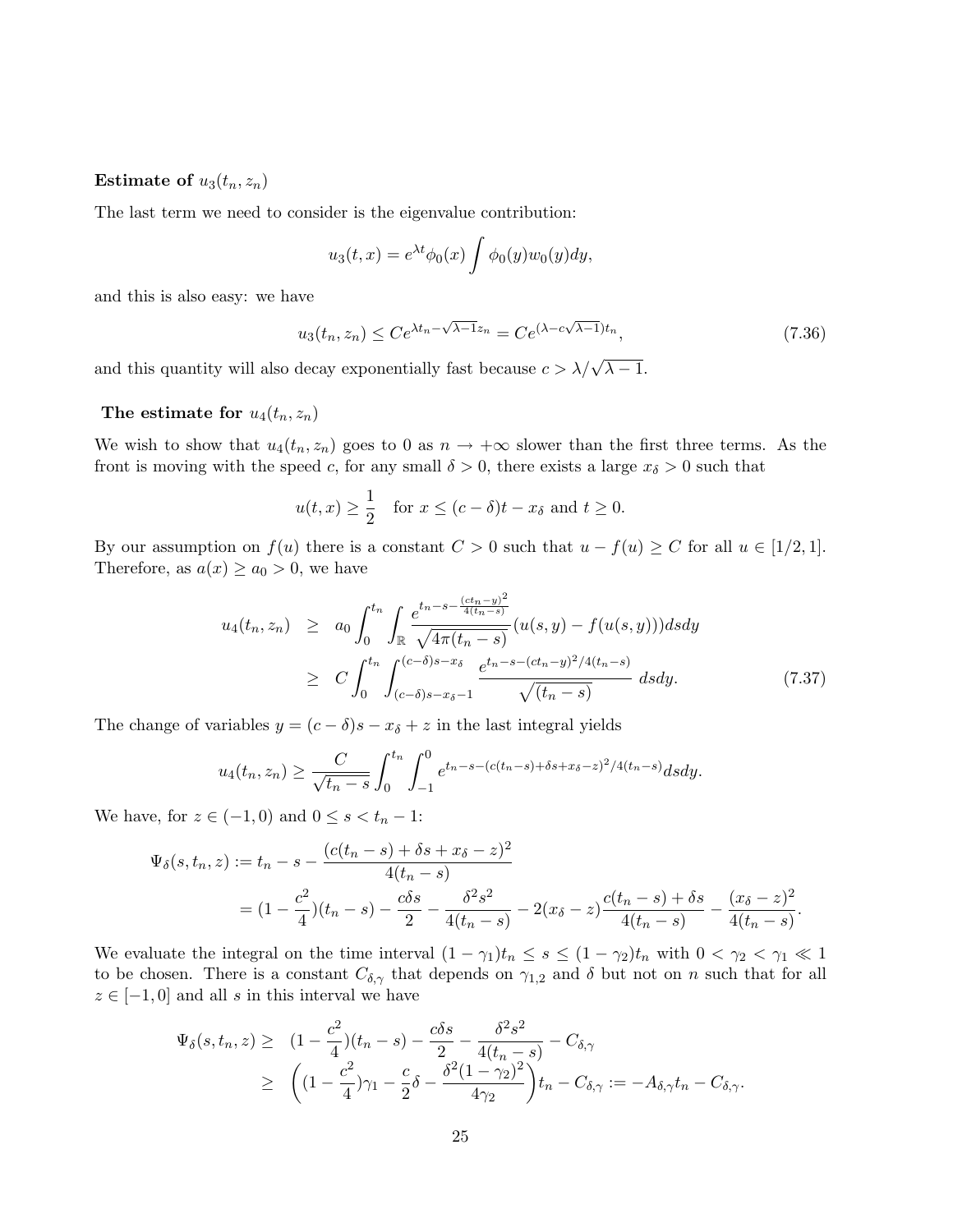Therefore

$$
u_4(t_n, z_n) \ge C\sqrt{t_n}e^{-A_{\delta,\gamma}t_n - C_{\delta,\gamma}}.\tag{7.38}
$$

Gathering (7.34), (7.35), (7.36) and (7.38) we have, for a constant  $C > 0$  depending only on  $\delta$ :

$$
u(t_n, z_n) \leq C_{\delta} \bigg( -e^{-A_{\delta,\gamma}t_n - C_{\delta,\gamma}} + e^{-\varepsilon ct_n} + e^{-\varepsilon t_n \sqrt{c^2 - 4}/4} + e^{(1 - \frac{c^2}{4} + o(1))t_n} + e^{-\frac{q^2}{2}\varepsilon^2 (c^2 - 4)t_n} + e^{(\lambda - c\sqrt{\lambda - 1})t_n} \bigg).
$$

Choosing  $\gamma_1$  and  $\gamma_2$  small enough, and then  $\delta = \gamma_2$  makes the constant  $A_{\delta,\gamma}$  arbitrarily small. In particular, we may ensure that it is much smaller than the coefficients in front of  $t_n$  in the last five exponential terms above. This yields

$$
u(t_n, z_n) < 0
$$

for large  $n$  which is the contradiction.

### References

- [1] S. Agmon, Spectral properties of Schrödinger operators and scattering theory, Ann. Scuola Norm. Sup. Pisa Cl. Sci, 2 (1975), pp. 151–218.
- [2] D.G. Aronson and H.F. Weinberger, Multidimensional nonlinear diffusion arising in population genetics, Adv. Math. 30 (1978), pp. 33-76.
- [3] H. Berestycki and F. Hamel, Generalized travelling waves for reaction-diffusion equations, In: Perspectives in Nonlinear Partial Differential Equations. In honor of H. Brezis, Contemp. Math. 446, Amer. Math. Soc., 2007.
- [4] H. Berestycki and F. Hamel, Title: Generalized transition waves and their properties, Preprint, 2010. arxiv.org/abs/1012.0794
- [5] H. Berestycki, F. Hamel and H. Matano, Bistable traveling waves around an obstacle, Comm. Pure Appl. Math. 62 (2009), pp. 729–788.
- [6] P.C. Fife and J.B. McLeod, The approach of solutions of non-linear diffusion equations to traveling front solutions, Arch. Ration. Mech. Anal. 65 (1977), 335-361.
- [7] R. Fisher, The wave of advance of advantageous genes, Ann. Eugenics 7 (1937), pp. 355–369.
- [8] F. Hamel and N. Nadirashvili, *Entire solutions of the KPP equation*, Comm. Pure Appl. Math. 52, 1999, 1255–1276.
- [9] F. Hamel and N. Nadirashvili, Travelling fronts and entire solutions of the Fisher-KPP equation in  $\mathbb{R}^N$ , Arch. Ration. Mech. Anal. 157, 2001, 91-163.
- [10] J. Húska and P. Poláčik, Exponential separation and principal Floquet bundles for linear parabolic equations on  $\mathbb{R}^N$ , Discrete Contin. Dyn. Syst. 20 (2008), 81-113.
- [11] J. Huang and W. Shen, Speeds of spread and propagation of KPP models in time almost and space periodic media, SIAM J. Appl. Dyn. Syst. 8, 2009, 790–821.

 $\Box$